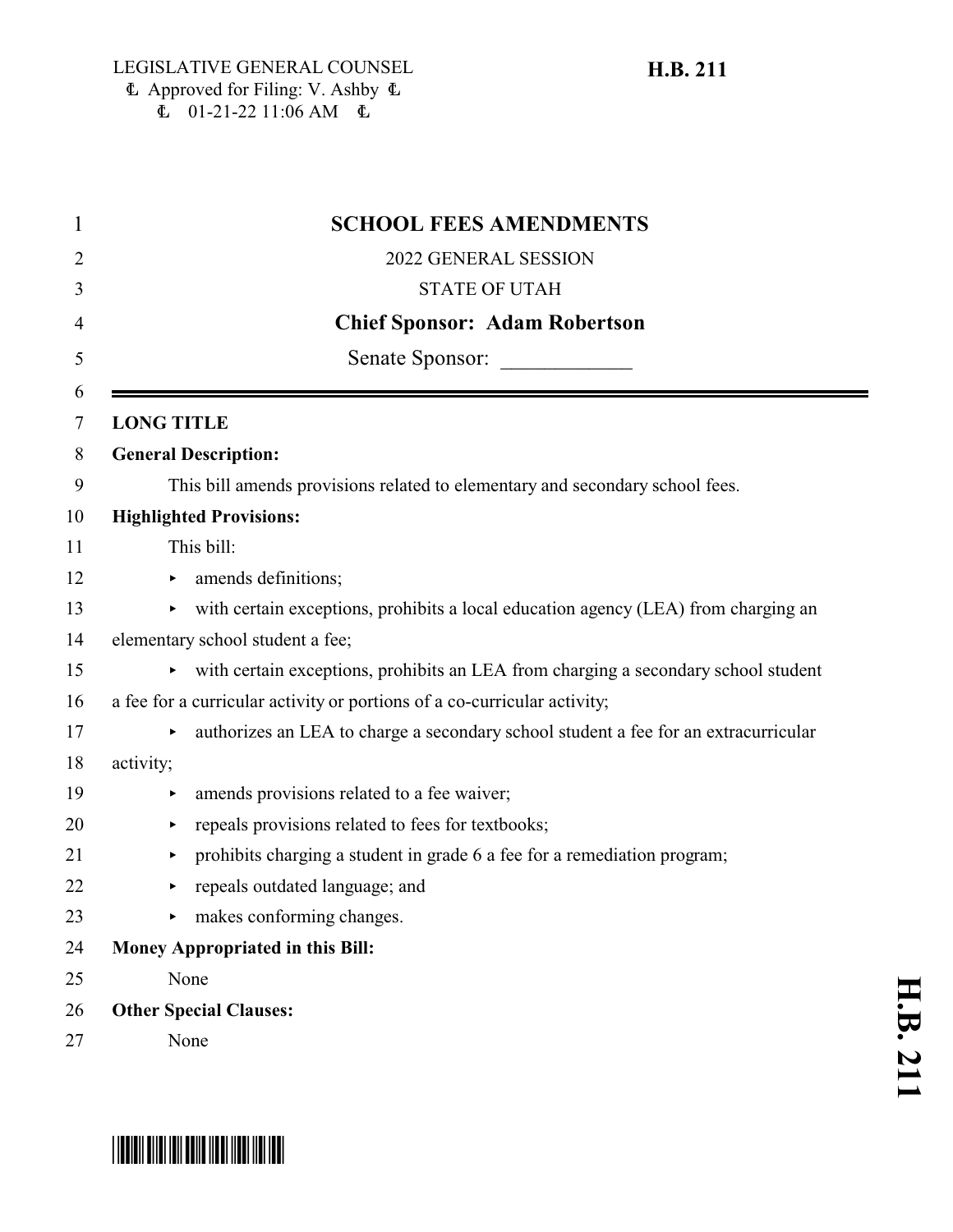<span id="page-1-0"></span>

| 28       | <b>Utah Code Sections Affected:</b>                                                             |
|----------|-------------------------------------------------------------------------------------------------|
| 29       | <b>AMENDS:</b>                                                                                  |
| 30       | 53E-1-201, as last amended by Laws of Utah 2021, Chapters 64, 251, and 351                      |
| 31       | 53E-8-401, as last amended by Laws of Utah 2020, Chapter 408                                    |
| 32       | 53E-10-305, as last amended by Laws of Utah 2020, Chapters 220 and 365                          |
| 33       | 53G-6-302, as last amended by Laws of Utah 2020, Chapter 408                                    |
| 34       | 53G-6-303, as last amended by Laws of Utah 2019, Chapter 293                                    |
| 35       | 53G-6-701, as enacted by Laws of Utah 2018, Chapter 3                                           |
| 36       | 53G-7-501, as last amended by Laws of Utah 2020, Chapter 51                                     |
| 37       | 53G-7-503, as last amended by Laws of Utah 2021, Chapter 341                                    |
| 38       | 53G-7-504, as last amended by Laws of Utah 2020, Chapter 408                                    |
| 39       | 53G-9-803, as last amended by Laws of Utah 2019, Chapter 293                                    |
| 40       | 53G-10-503, as last amended by Laws of Utah 2021, Chapter 247                                   |
| 41       | RENUMBERS AND AMENDS:                                                                           |
| 42       | 53G-7-506, (Renumbered from 53G-7-602, as last amended by Laws of Utah 2020,                    |
| 43       | Chapter 138)                                                                                    |
| 44       | 53G-7-507, (Renumbered from 53G-7-603, as repealed and reenacted by Laws of Utah                |
| 45       | 2019, Chapter 223)                                                                              |
| 46       | 53G-7-508, (Renumbered from 53G-7-606, as last amended by Laws of Utah 2019,                    |
| 47       | Chapters 223 and 293)                                                                           |
| 48       | <b>REPEALS:</b>                                                                                 |
| 49       | 53G-7-601, as last amended by Laws of Utah 2020, Chapter 138                                    |
| 50<br>51 | Be it enacted by the Legislature of the state of Utah:                                          |
| 52       | Section 1. Section 53E-1-201 is amended to read:                                                |
| 53       | 53E-1-201. Reports to and action required of the Education Interim Committee.                   |
| 54       | (1) In accordance with applicable provisions and Section $68-3-14$ , the following              |
| 55       | recurring reports are due to the Education Interim Committee:                                   |
| 56       | (a) the report described in Section 9-22-109 by the STEM Action Center Board,                   |
| 57       | including the information described in Section $9-22-113$ on the status of the computer science |
| 58       | initiative and Section 9-22-114 on the Computing Partnerships Grants Program;                   |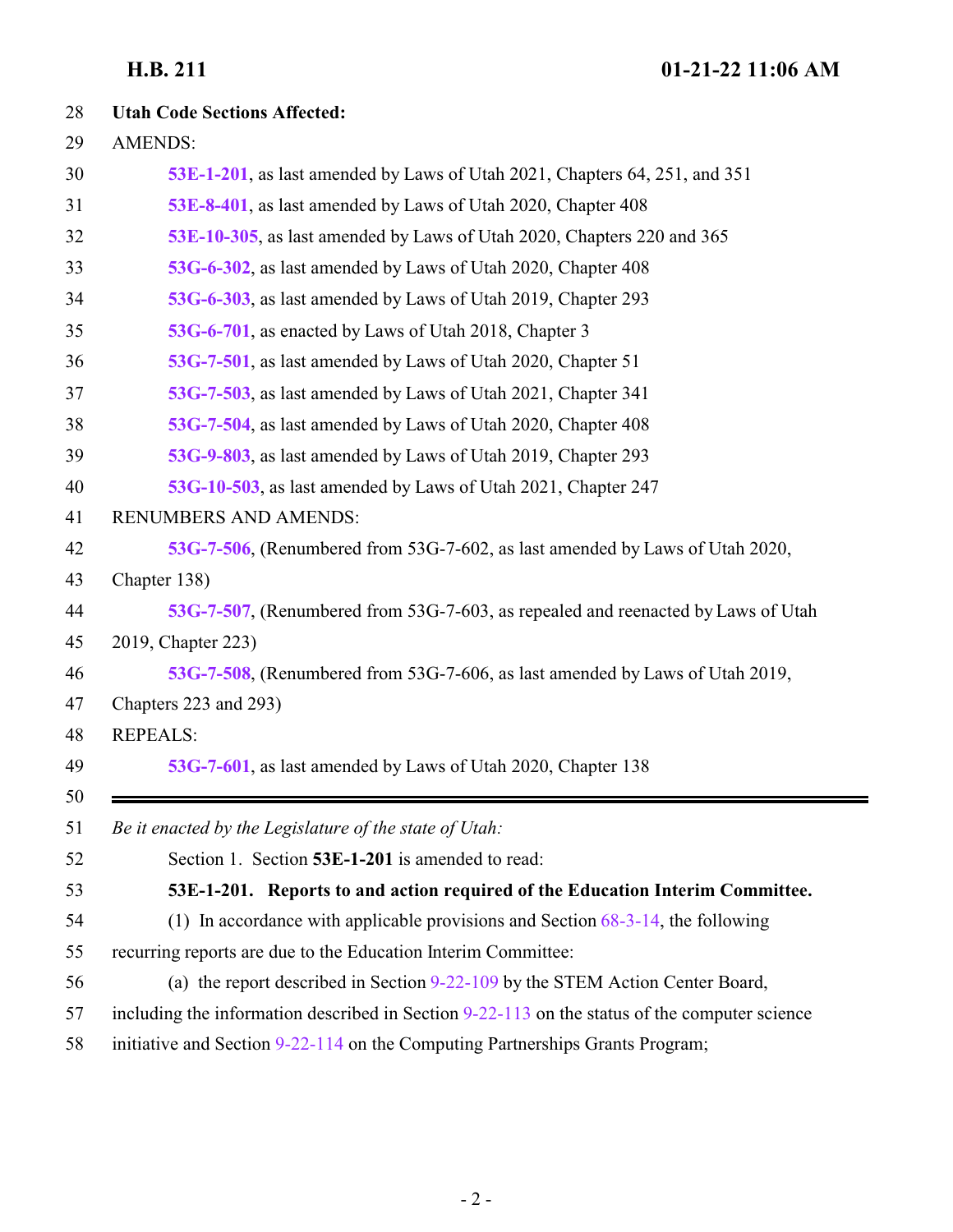| 59 | (b) the prioritized list of data research described in Section $35A-14-302$ and the report     |
|----|------------------------------------------------------------------------------------------------|
| 60 | on research described in Section 35A-14-304 by the Utah Data Research Center;                  |
| 61 | (c) the report described in Section $35A-15-303$ by the State Board of Education on            |
| 62 | preschool programs;                                                                            |
| 63 | (d) the report described in Section $53B-1-402$ by the Utah Board of Higher Education          |
| 64 | on career and technical education issues and addressing workforce needs;                       |
| 65 | (e) the annual report of the Utah Board of Higher Education described in Section               |
| 66 | $53B-1-402$ ;                                                                                  |
| 67 | (f) the reports described in Section $53B-28-401$ by the Utah Board of Higher Education        |
| 68 | regarding activities related to campus safety;                                                 |
| 69 | (g) the State Superintendent's Annual Report by the state board described in Section           |
| 70 | 53E-1-203;                                                                                     |
| 71 | (h) the annual report described in Section $53E-2-202$ by the state board on the strategic     |
| 72 | plan to improve student outcomes;                                                              |
| 73 | (i) the report described in Section 53E-8-204 by the state board on the Utah Schools for       |
| 74 | the Deaf and the Blind;                                                                        |
| 75 | (i) the report described in Section $53E-10-703$ by the Utah Leading through Effective,        |
| 76 | Actionable, and Dynamic Education director on research and other activities;                   |
| 77 | $(x)$ the report described in Section 53F-4-203 by the state board and the independent         |
| 78 | evaluator on an evaluation of early interactive reading software; [1]                          |
| 79 | $[\text{H}](k)$ the report described in Section 53F-4-407 by the state board on UPSTART;       |
| 80 | $\lceil$ (m) (1) the reports described in Sections 53F-5-214 and 53F-5-215 by the state board  |
| 81 | related to grants for professional learning and grants for an elementary teacher preparation   |
| 82 | assessment; and                                                                                |
| 83 | $\lceil$ (m) (m) the report described in Section 53F-5-405 by the State Board of Education     |
| 84 | regarding an evaluation of a partnership that receives a grant to improve educational outcomes |
| 85 | for students who are low income.                                                               |
| 86 | (2) In accordance with applicable provisions and Section $68-3-14$ , the following             |
| 87 | occasional reports are due to the Education Interim Committee:                                 |
| 88 | (a) the report described in Section 35A-15-303 by the School Readiness Board by                |
| 89 | November 30, 2020, on benchmarks for certain preschool programs;                               |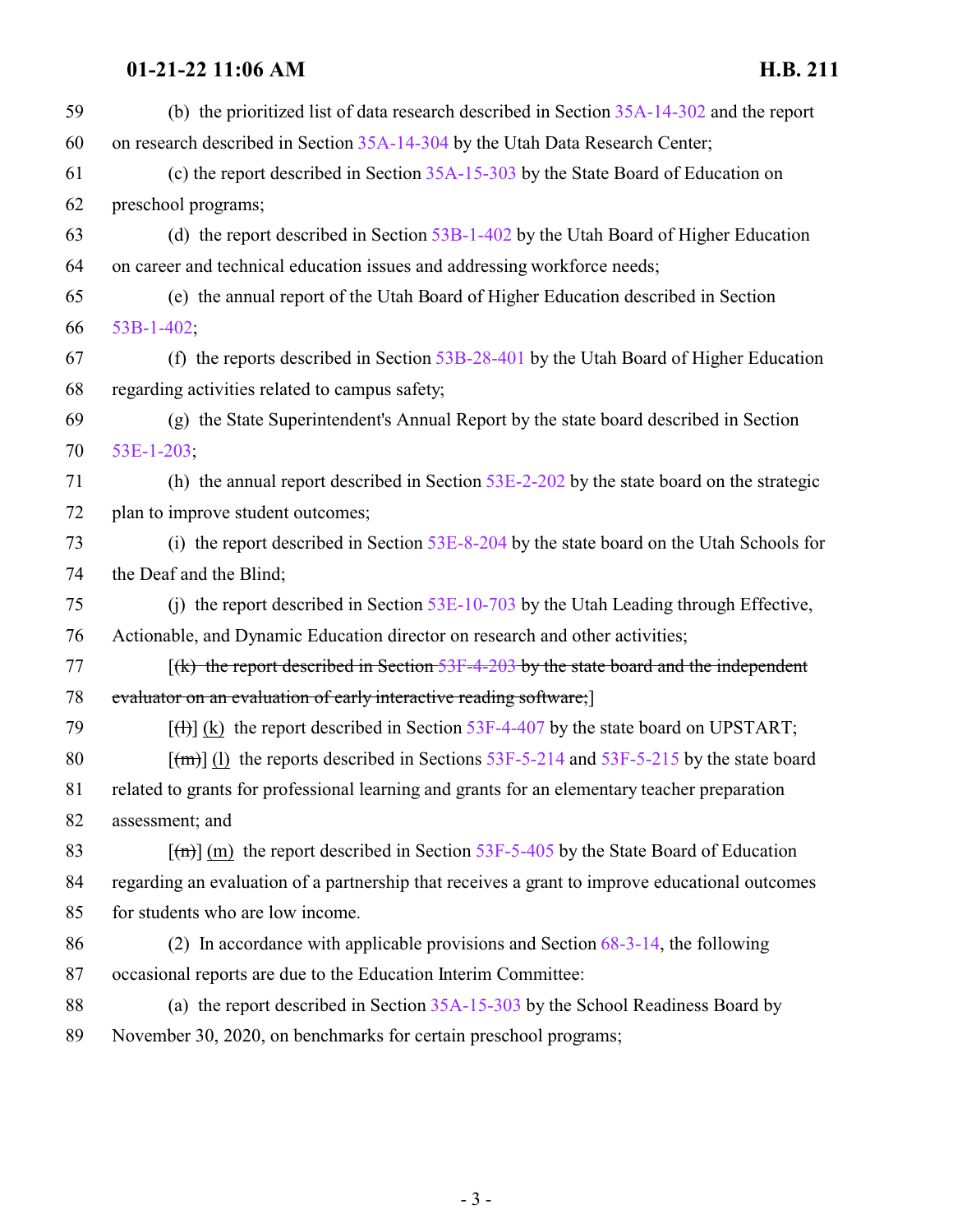<span id="page-3-0"></span> (b) the report described in Section [53B-28-402](http://le.utah.gov/UtahCode/SectionLookup.jsp?section=53b-28-402&session=2022GS) by the Utah Board of Higher Education on or before the Education Interim Committee's November 2021 meeting; (c) the reports described in Section [53E-3-520](http://le.utah.gov/UtahCode/SectionLookup.jsp?section=53e-3-520&session=2022GS) by the state board regarding cost centers and implementing activity based costing; (d) if required, the report described in Section [53E-4-309](http://le.utah.gov/UtahCode/SectionLookup.jsp?section=53e-4-309&session=2022GS) by the state board explaining the reasons for changing the grade level specification for the administration of specific assessments; (e) if required, the report described in Section [53E-5-210](http://le.utah.gov/UtahCode/SectionLookup.jsp?section=53e-5-210&session=2022GS) by the state board of an adjustment to the minimum level that demonstrates proficiency for each statewide assessment; (f) in 2022 and in 2023, on or before November 30, the report described in Subsection [53E-10-309](http://le.utah.gov/UtahCode/SectionLookup.jsp?section=53e-10-309&session=2022GS)(7) related to the PRIME pilot program; (g) the report described in Section [53E-10-702](http://le.utah.gov/UtahCode/SectionLookup.jsp?section=53e-10-702&session=2022GS) by Utah Leading through Effective, Actionable, and Dynamic Education; (h) if required, the report described in Section [53F-2-513](http://le.utah.gov/UtahCode/SectionLookup.jsp?section=53f-2-513&session=2022GS) by the state board evaluating the effects of salary bonuses on the recruitment and retention of effective teachers in high poverty schools; 106 (i) upon request, the report described in Section [53F-5-207](http://le.utah.gov/UtahCode/SectionLookup.jsp?section=53f-5-207&session=2022GS) by the state board on the Intergenerational Poverty Intervention Grants Program; (j) the report described in Section [53F-5-210](http://le.utah.gov/UtahCode/SectionLookup.jsp?section=53f-5-210&session=2022GS) by the state board on the Educational Improvement Opportunities Outside of the Regular School Day Grant Program; (k) the report described in Section [53G-7-503](#page-16-0) by the state board regarding fees that LEAs charge during the 2020-2021 school year; (l) the reports described in Section [53G-11-304](http://le.utah.gov/UtahCode/SectionLookup.jsp?section=53g-11-304&session=2022GS) by the state board regarding proposed rules and results related to educator exit surveys; (m) the report described in Section [62A-15-117](http://le.utah.gov/UtahCode/SectionLookup.jsp?section=62a-15-117&session=2022GS) by the Division of Substance Abuse and Mental Health, the State Board of Education, and the Department of Health regarding recommendations related to Medicaid reimbursement for school-based health services; and (n) the reports described in Section [63C-19-202](http://le.utah.gov/UtahCode/SectionLookup.jsp?section=63c-19-202&session=2022GS) by the Higher Education Strategic Planning Commission. Section 2. Section **53E-8-401** is amended to read: **53E-8-401. Eligibility for services of the Utah Schools for the Deaf and the Blind.**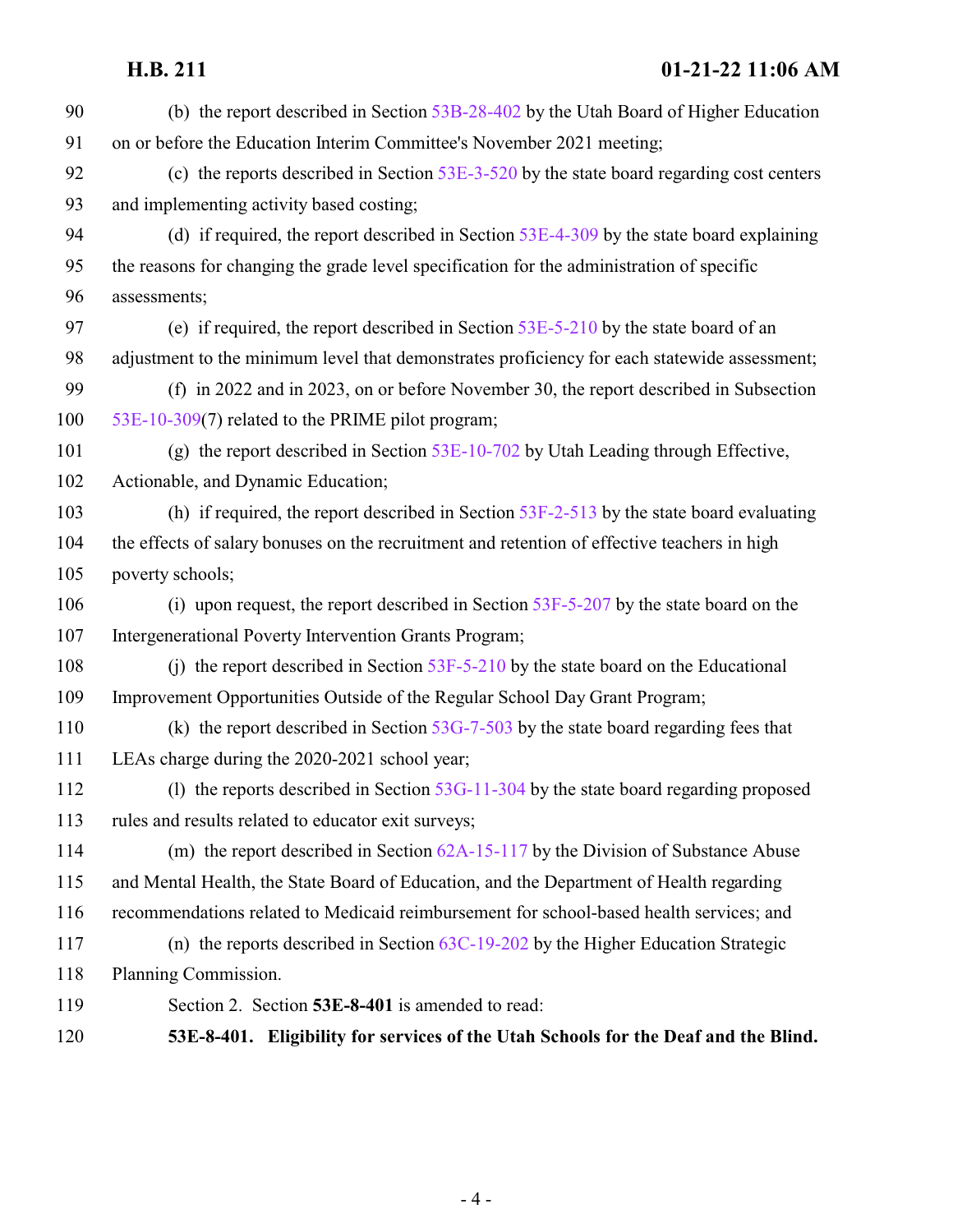| 121 | (1) Except as provided in Subsections $(3)$ , $(4)$ , and $(5)$ , an individual is eligible to    |
|-----|---------------------------------------------------------------------------------------------------|
| 122 | receive services of the Utah Schools for the Deaf and the Blind if the individual is:             |
| 123 | (a) a resident of Utah;                                                                           |
| 124 | (b) younger than 22 years $\lceil \text{of age} \rceil$ old;                                      |
| 125 | (c) referred to the Utah Schools for the Deaf and the Blind by:                                   |
| 126 | (i) the individual's school district of residence;                                                |
| 127 | (ii) a local early intervention program; or                                                       |
| 128 | (iii) if the referral is consistent with the Individual with Disabilities Education Act, 20       |
| 129 | U.S.C. Sec. 1400 et seq., the Parent Infant Program; and                                          |
| 130 | (d) identified as deaf, blind, or deafblind through:                                              |
| 131 | (i) the special education eligibility determination process; or                                   |
| 132 | (ii) the Section 504 eligibility determination process.                                           |
| 133 | (2) (a) In determining eligibility for an individual who is younger than age three and is         |
| 134 | deafblind, the following information may be used:                                                 |
| 135 | (i) opthalmological and audiological documentation;                                               |
| 136 | (ii) functional vision or hearing assessments and evaluations; or                                 |
| 137 | (iii) informed clinical opinion conducted by a person with expertise in deafness,                 |
| 138 | blindness, or deafblindness.                                                                      |
| 139 | (b) Informed clinical opinion shall be:                                                           |
| 140 | (i) included in the determination of eligibility when documentation is incomplete or not          |
| 141 | conclusive; and                                                                                   |
| 142 | (ii) based on pertinent records related to the individual's current health status and             |
| 143 | medical history, an evaluation and observations of the individual's level of sensory functioning, |
| 144 | and the needs of the family.                                                                      |
| 145 | (3) (a) A student who qualifies for special education shall have services and placement           |
| 146 | determinations made through the IEP process.                                                      |
| 147 | (b) A student who qualifies for accommodations under Section 504 shall have services              |
| 148 | and placement determinations made through the Section 504 team process.                           |
| 149 | (4) (a) A nonresident may receive services of the Utah Schools for the Deaf and the               |
| 150 | Blind in accordance with the rules of the state board described in Subsection (6).                |
| 151 | (b) [ $\pi$ he] Notwithstanding Section 53G-7-503, the rules shall require the payment of         |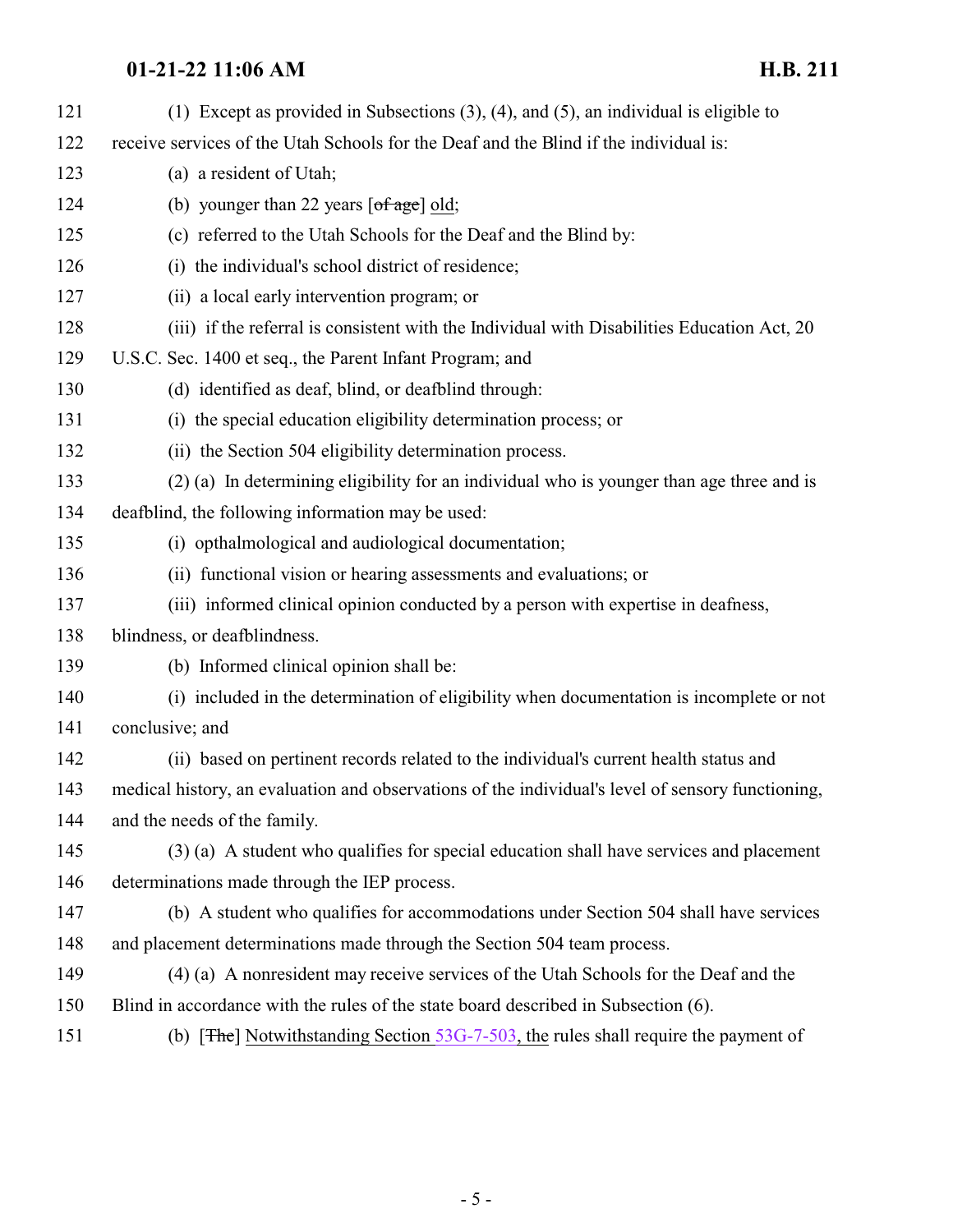<span id="page-5-0"></span>

| 152 | tuition for services provided to a nonresident.                                                 |
|-----|-------------------------------------------------------------------------------------------------|
| 153 | (5) An individual is eligible to receive services from the Utah Schools for the Deaf and        |
| 154 | the Blind under circumstances described in Section 53E-8-408.                                   |
| 155 | (6) In accordance with Title 63G, Chapter 3, Utah Administrative Rulemaking Act, the            |
| 156 | state board:                                                                                    |
| 157 | (a) shall make rules that determine the eligibility of students to be served by the Utah        |
| 158 | Schools for the Deaf and the Blind; and                                                         |
| 159 | (b) may make rules to allow a resident of Utah who is neither deaf, blind, nor deafblind        |
| 160 | to receive services of the Utah Schools for the Deaf and the Blind if the resident is younger   |
| 161 | than 22 years $\lceil \text{of age} \rceil$ old.                                                |
| 162 | Section 3. Section 53E-10-305 is amended to read:                                               |
| 163 | 53E-10-305. Tuition and fees.                                                                   |
| 164 | (1) Except as provided in this section, the Utah Board of Higher Education or an                |
| 165 | institution of higher education may not charge tuition or fees for a concurrent enrollment      |
| 166 | course.                                                                                         |
| 167 | (2) (a) The Utah Board of Higher Education may charge a one-time fee for a student to           |
| 168 | participate in the concurrent enrollment program.                                               |
| 169 | (b) A student who pays a fee described in Subsection $(2)(a)$ does not satisfy a general        |
| 170 | admission application fee requirement for a full-time or part-time student at an institution of |
| 171 | higher education.                                                                               |
| 172 | (3) (a) An institution of higher education may charge a one-time admission application          |
| 173 | fee for concurrent enrollment course credit offered by the institution of higher education.     |
| 174 | (b) Payment of the fee described in Subsection $(3)(a)$ satisfies the general admission         |
| 175 | application fee requirement for a full-time or part-time student at an institution of higher    |
| 176 | education.                                                                                      |
| 177 | $(4)$ (a) Except as provided in Subsection $(4)(b)$ , an institution of higher education may    |
| 178 | charge partial tuition of no more than \$30 per credit hour for a concurrent enrollment course  |
| 179 | for which a student earns college credit.                                                       |
| 180 | (b) An institution of higher education may not charge more than:                                |
| 181 | (i) \$5 per credit hour for an eligible student who qualifies for free or reduced price         |
| 182 | school lunch;                                                                                   |
|     |                                                                                                 |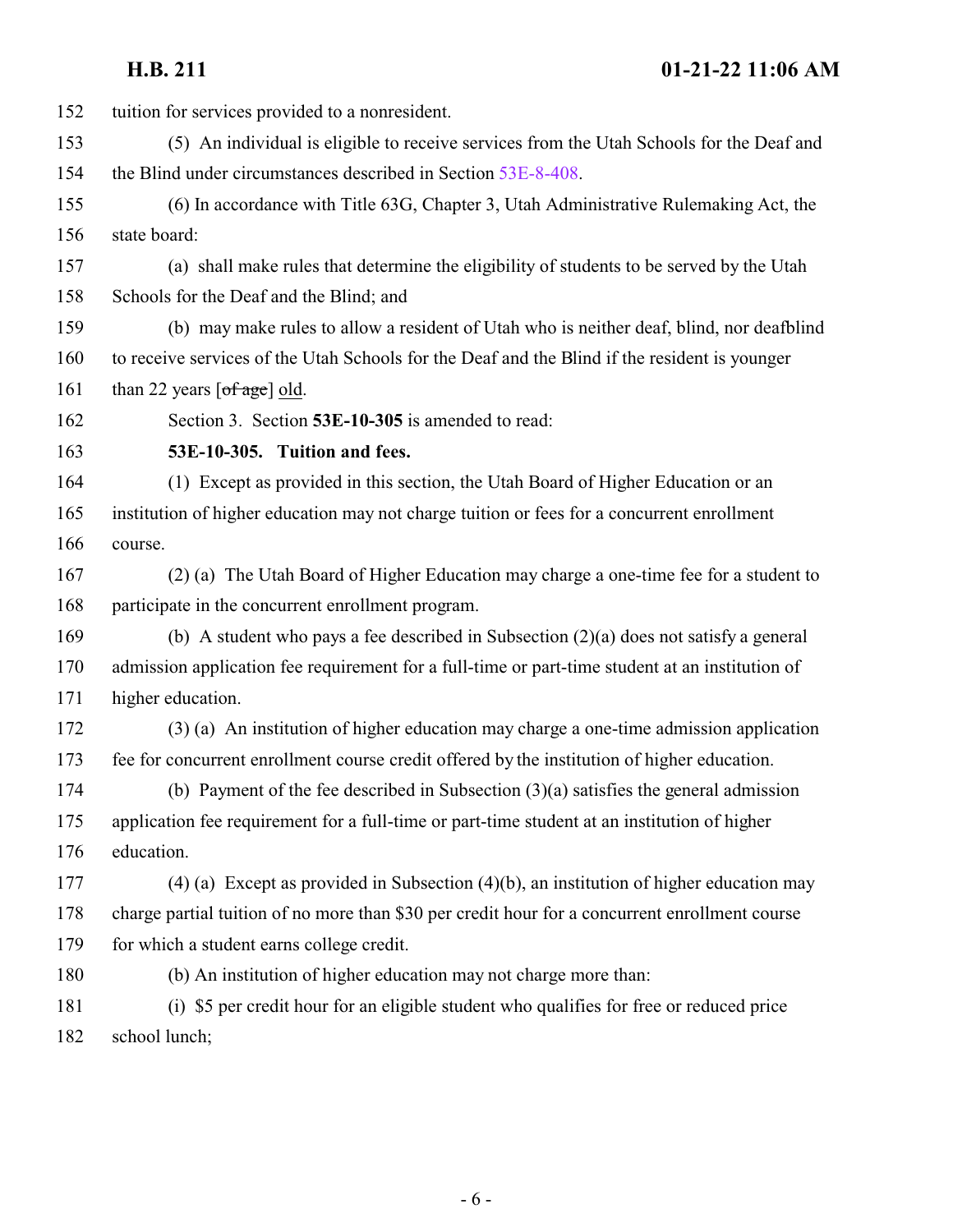<span id="page-6-0"></span>

| 183 | (ii) \$10 per credit hour for a concurrent enrollment course that is taught at an LEA by         |
|-----|--------------------------------------------------------------------------------------------------|
| 184 | an eligible instructor described in Subsection $53E-10-302(6)(b)$ ; or                           |
| 185 | (iii) \$15 per credit hour for a concurrent enrollment course that is taught through video       |
| 186 | conferencing.                                                                                    |
| 187 | $(5)$ In accordance with Section 53G-7-603, an LEA may charge a fee for a textbook, as           |
| 188 | defined in Section 53G-7-601, that is required for a concurrent enrollment course.]              |
| 189 | Section 4. Section 53G-6-302 is amended to read:                                                 |
| 190 | 53G-6-302. Child's school district of residence -- Determination -- Responsibility               |
| 191 | for providing educational services.                                                              |
| 192 | $(1)$ As used in this section:                                                                   |
| 193 | (a) "Health care facility" means the same as that term is defined in Section $26-21-2$ .         |
| 194 | (b) "Human services program" means the same as that term is defined in Section                   |
| 195 | $62A-2-101$ .                                                                                    |
| 196 | (c) "Supervision" means a minor child is:                                                        |
| 197 | (i) receiving services from a state agency, local mental health authority, or substance          |
| 198 | abuse authority with active involvement or oversight; and                                        |
| 199 | (ii) engaged in a human services program that is properly licensed or certified and has          |
| 200 | provided the school district receiving the minor child with an education plan that complies with |
| 201 | the requirements of Section $62A-2-108.1$ .                                                      |
| 202 | (2) The school district of residence of a minor child whose custodial parent resides             |
| 203 | within Utah is:                                                                                  |
| 204 | (a) the school district in which the custodial parent resides; or                                |
| 205 | (b) the school district in which the child resides:                                              |
| 206 | (i) while in the custody or under the supervision of a Utah state agency, local mental           |
| 207 | health authority, or substance abuse authority;                                                  |
| 208 | (ii) while under the supervision of a private or public agency which is in compliance            |
| 209 | with Section $62A-4a-606$ and is authorized to provide child placement services by the state;    |
| 210 | (iii) while living with a responsible adult resident of the district, if a determination has     |
| 211 | been made in accordance with rules made by the state board in accordance with Title 63G,         |
| 212 | Chapter 3, Utah Administrative Rulemaking Act, that:                                             |
| 213 | (A) the child's physical, mental, moral, or emotional health will best be served by              |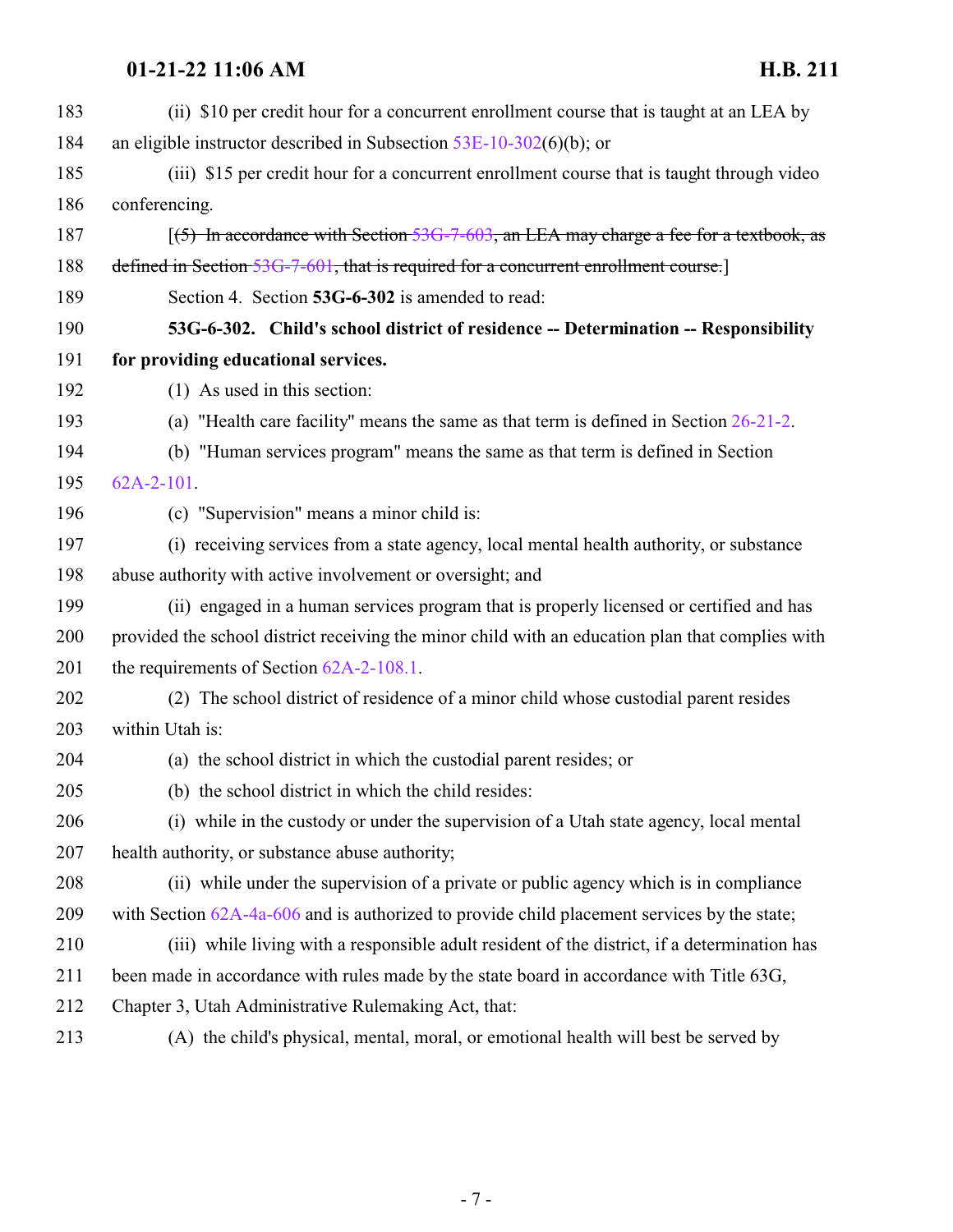| 214 | considering the child to be a resident for school purposes;                                         |
|-----|-----------------------------------------------------------------------------------------------------|
| 215 | (B) exigent circumstances exist that do not permit the case to be appropriately                     |
| 216 | addressed under Section 53G-6-402; and                                                              |
| 217 | (C) considering the child to be a resident of the district under this Subsection $(2)(b)(iii)$      |
| 218 | does not violate any other law or rule of the state board;                                          |
| 219 | (iv) while the child is receiving services from a health care facility or human services            |
| 220 | program, if a determination has been made in accordance with rules made by the state board in       |
| 221 | accordance with Title 63G, Chapter 3, Utah Administrative Rulemaking Act, that:                     |
| 222 | (A) the child's physical, mental, moral, or emotional health will best be served by                 |
| 223 | considering the child to be a resident for school purposes;                                         |
| 224 | (B) exigent circumstances exist that do not permit the case to be appropriately                     |
| 225 | addressed under Section 53G-6-402; and                                                              |
| 226 | (C) considering the child to be a resident of the district under this Subsection $(2)(b)(iv)$       |
| 227 | does not violate any other law or rule of the state board; or                                       |
| 228 | (v) if the child is married or has been determined to be an emancipated minor by a                  |
| 229 | court of law or by a state administrative agency authorized to make that determination.             |
| 230 | (3) A minor child whose custodial parent does not reside in the state is considered to be           |
| 231 | a resident of the district in which the child lives, unless that designation violates any other law |
| 232 | or rule of the state board, if:                                                                     |
| 233 | (a) the child is married or an emancipated minor under Subsection $(2)(b)(v)$ ;                     |
| 234 | (b) the child lives with a resident of the district who is a responsible adult and whom             |
| 235 | the district agrees to designate as the child's legal guardian under Section $53G-6-303$ ;          |
| 236 | (c) if permissible under policies adopted by a local school board, it is established to the         |
| 237 | satisfaction of the local school board that:                                                        |
| 238 | (i) the child lives with a responsible adult who is a resident of the district and is the           |
| 239 | child's noncustodial parent, grandparent, brother, sister, uncle, or aunt;                          |
| 240 | (ii) the child's presence in the district is not for the primary purpose of attending the           |
| 241 | public schools;                                                                                     |
| 242 | (iii) the child's physical, mental, moral, or emotional health will best be served by               |
| 243 | considering the child to be a resident for school purposes; and                                     |
| 244 | (iv) the child is prepared to abide by the policies of the school and school district in            |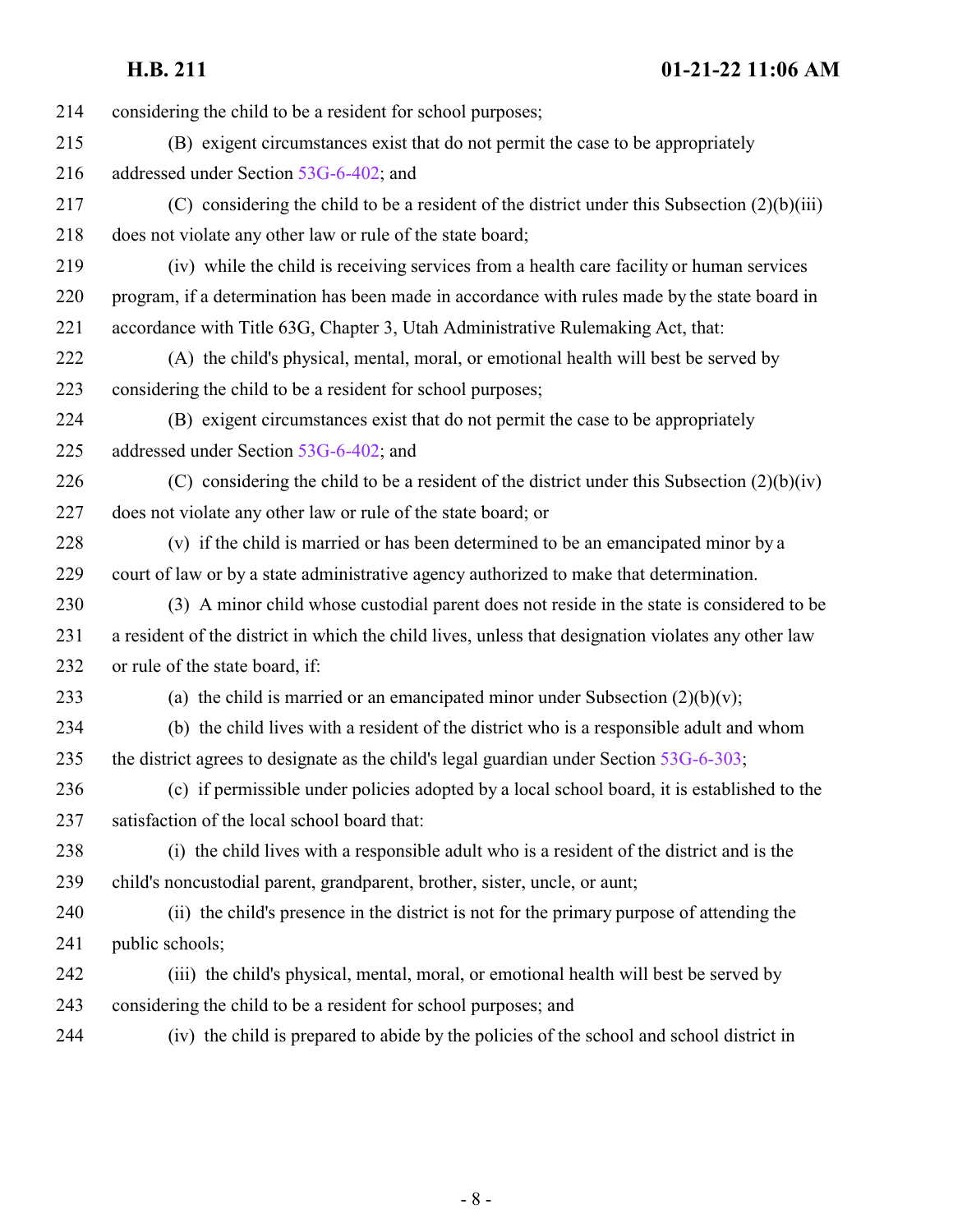| 245 | which attendance is sought; or                                                                    |
|-----|---------------------------------------------------------------------------------------------------|
| 246 | (d) it is established to the satisfaction of the local school board that:                         |
| 247 | (i) the child's parent moves from the state;                                                      |
| 248 | (ii) the child's parent executes a power of attorney under Section $75-5-103$ that:               |
| 249 | (A) meets the requirements of Subsection (4); and                                                 |
| 250 | (B) delegates powers regarding care, custody, or property, including schooling, to a              |
| 251 | responsible adult with whom the child resides;                                                    |
| 252 | (iii) the responsible adult described in Subsection $(3)(d)(ii)(B)$ is a resident of the          |
| 253 | district;                                                                                         |
| 254 | (iv) the child's physical, mental, moral, or emotional health will best be served by              |
| 255 | considering the child to be a resident for school purposes;                                       |
| 256 | (v) the child is prepared to abide by the policies of the school and school district in           |
| 257 | which attendance is sought; and                                                                   |
| 258 | (vi) the child's attendance in the school will not be detrimental to the school or school         |
| 259 | district.                                                                                         |
| 260 | (4) (a) If admission is sought under Subsection $(2)(b)(iii)$ , $(3)(c)$ , or $(3)(d)$ , then the |
| 261 | district may require the person with whom the child lives to be designated as the child's         |
| 262 | custodian in a durable power of attorney, issued by the party who has legal custody of the child, |
| 263 | granting the custodian full authority to take any appropriate action, including authorization for |
| 264 | educational or medical services, in the interests of the child.                                   |
| 265 | (b) Both the party granting and the party empowered by the power of attorney shall                |
| 266 | agree to:                                                                                         |
| 267 | (i) assume responsibility for any fees [or other charges], as defined in Section                  |
| 268 | 53G-7-501, relating to the child's education in the district; and                                 |
| 269 | (ii) if eligibility for fee waivers is claimed under Section $53G-7-504$ , provide the            |
| 270 | school district with all financial information requested by the district for purposes of          |
| 271 | determining eligibility for fee waivers.                                                          |
| 272 | (c) Notwithstanding Section $75-5-103$ , a power of attorney meeting the requirements of          |
| 273 | this section and accepted by the school district shall remain in force until the earliest of the  |
| 274 | following occurs:                                                                                 |
| 275 | (i) the child reaches the age of 18, marries, or becomes emancipated;                             |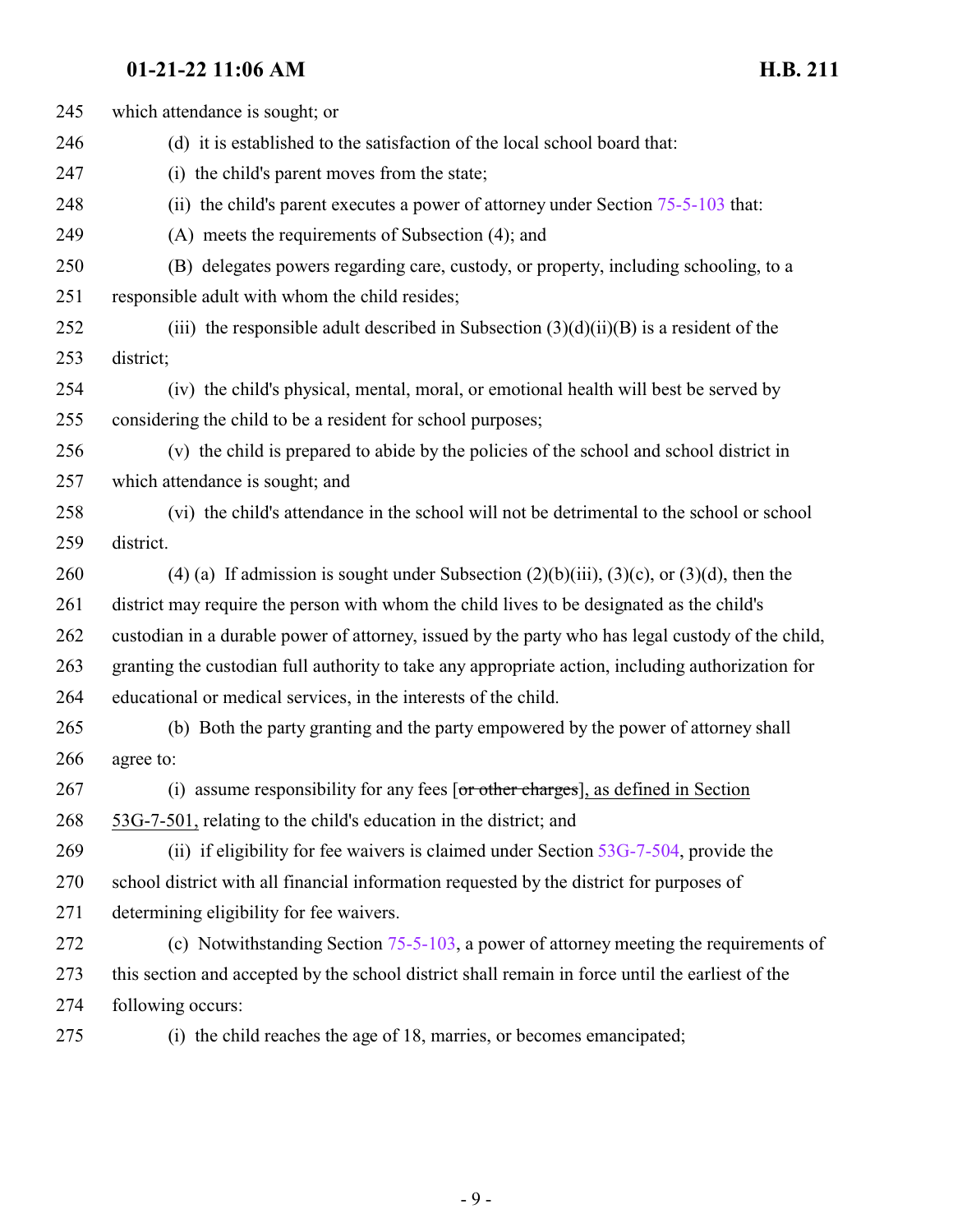<span id="page-9-0"></span>

| 276 | (ii) the expiration date stated in the document; or                                                                                |
|-----|------------------------------------------------------------------------------------------------------------------------------------|
| 277 | (iii) the power of attorney is revoked or rendered inoperative by the grantor or grantee,                                          |
| 278 | or by order of a court of competent jurisdiction.                                                                                  |
| 279 | (5) A power of attorney does not confer legal guardianship.                                                                        |
| 280 | (6) Each school district is responsible for providing educational services for all                                                 |
| 281 | children of school age who are residents of the district.                                                                          |
| 282 | Section 5. Section 53G-6-303 is amended to read:                                                                                   |
| 283 | 53G-6-303. Guardianship for residency purposes by responsible adult --                                                             |
| 284 | Procedure to obtain -- Termination.                                                                                                |
| 285 | (1) For purposes of this part, "responsible adult" means a person 21 years $\lceil \frac{\text{of age}}{\text{of age}} \rceil$ old |
| 286 | or older who is a resident of this state and is willing and able to provide reasonably adequate                                    |
| 287 | food, clothing, shelter, and supervision for a minor child.                                                                        |
| 288 | (2) A local school board may adopt a policy permitting it to designate a responsible                                               |
| 289 | adult residing in the school district as legal guardian of a child whose custodial parent does not                                 |
| 290 | reside within the state upon compliance with the following requirements:                                                           |
| 291 | (a) submission to the school district of a signed and notarized affidavit by the child's                                           |
| 292 | custodial parent stating that:                                                                                                     |
| 293 | (i) the child's presence in the district is not for the primary purpose of attending the                                           |
| 294 | public schools;                                                                                                                    |
| 295 | (ii) the child's physical, mental, moral, or emotional health would best be served by a                                            |
| 296 | transfer of guardianship to the Utah resident;                                                                                     |
| 297 | (iii) the affiant is aware that designation of a guardian under this section is equivalent                                         |
| 298 | to a court-ordered guardianship under Section 75-5-206 and will suspend or terminate any                                           |
| 299 | existing parental or guardianship rights in the same manner as would occur under a                                                 |
| 300 | court-ordered guardianship;                                                                                                        |
| 301 | (iv) the affiant consents and submits to any such suspension or termination of parental                                            |
| 302 | or guardianship rights;                                                                                                            |
| 303 | (v) the affiant consents and submits to the jurisdiction of the state district court in                                            |
| 304 | which the school district is located in any action relating to the guardianship or custody of the                                  |
| 305 | child in question;                                                                                                                 |
| 306 | (vi) the affiant designates a named responsible adult as agent, authorized to accept                                               |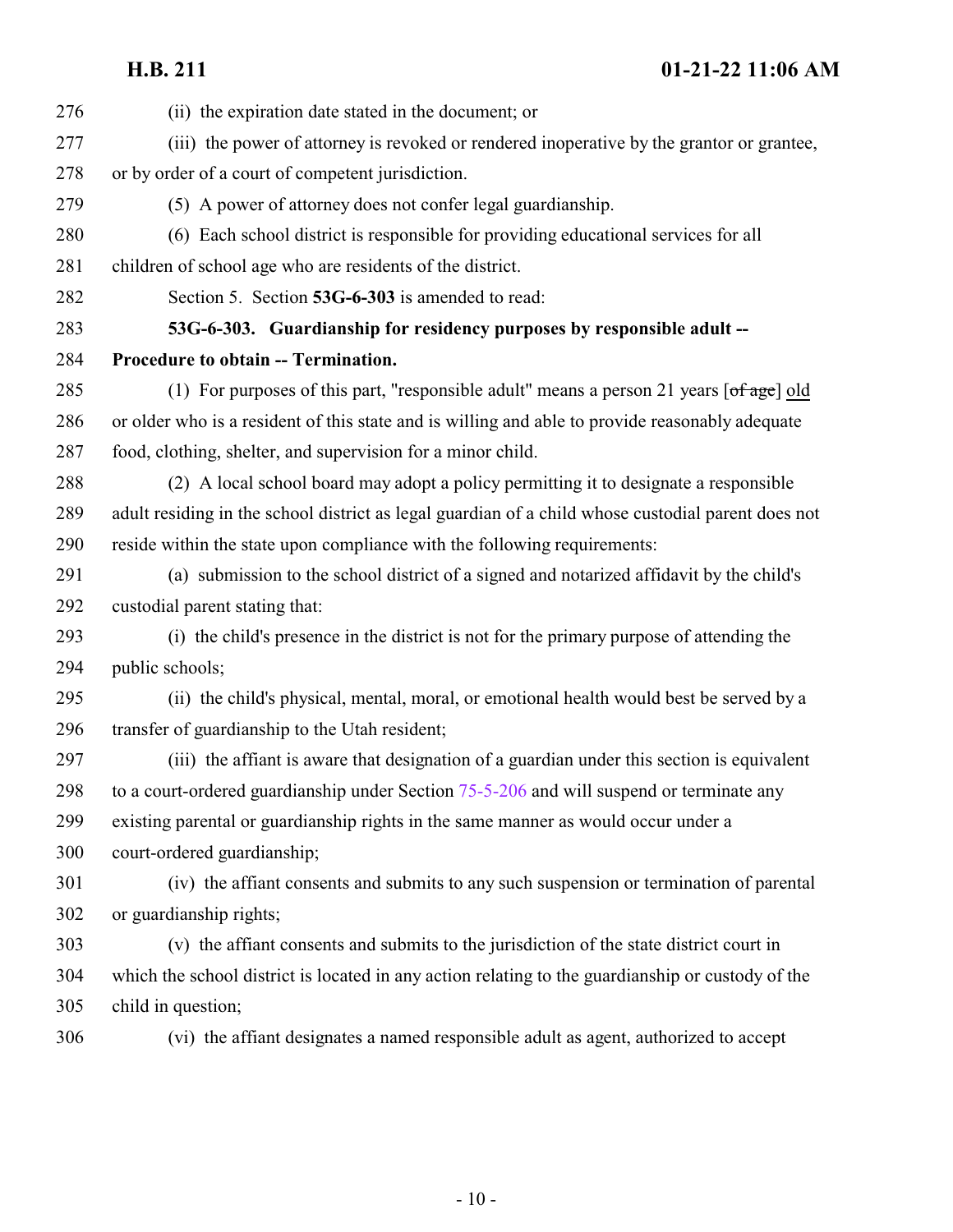| 307 | service on behalf of the affiant of any process, notice, or demand required or permitted to be        |
|-----|-------------------------------------------------------------------------------------------------------|
| 308 | served in connection with any action under Subsection $(2)(a)(v)$ ; and                               |
| 309 | (vii) it is the affiant's intent that the child become a permanent resident of the state and          |
| 310 | reside with and be under the supervision of the named responsible adult;                              |
| 311 | (b) submission to the school district of a signed and notarized affidavit by the                      |
| 312 | responsible adult stating that:                                                                       |
| 313 | (i) the affiant is a resident of the school district and desires to become the guardian of            |
| 314 | the child;                                                                                            |
| 315 | (ii) the affiant consents and submits to the jurisdiction of the state district court in              |
| 316 | which the school district is located in any action relating to the guardianship or custody of the     |
| 317 | child in question;                                                                                    |
| 318 | (iii) the affiant will accept the responsibilities of guardianship for the duration,                  |
| 319 | including the responsibility to provide adequate supervision, discipline, food, shelter,              |
| 320 | educational and emotional support, and medical care for the child if designated as the child's        |
| 321 | guardian; and                                                                                         |
| 322 | (iv) the affiant accepts the designation as agent under Subsection $(2)(a)(vi)$ ;                     |
| 323 | (c) submission to the school district of a signed and notarized affidavit by the child                |
| 324 | stating that:                                                                                         |
| 325 | (i) the child desires to become a permanent resident of Utah and reside with and be                   |
| 326 | responsible to the named responsible adult; and                                                       |
| 327 | (ii) the child will abide by all applicable policies of any public school which the child             |
| 328 | may attend after guardianship is awarded; and                                                         |
| 329 | (d) if the child's custodial parent cannot be found in order to execute the statement                 |
| 330 | required under Subsection $(2)(a)$ , the responsible adult must submit an affidavit to that effect to |
| 331 | the district. The district shall also submit a copy of the statement to the Criminal Investigations   |
| 332 | and Technical Services Division of the Department of Public Safety, established in Section            |
| 333 | $53 - 10 - 103$ .                                                                                     |
| 334 | (3) The district may require the responsible adult, in addition to the documents set forth            |
| 335 | in Subsection (2), to also submit any other documents which are relevant to the appointment of        |
| 336 | a guardian of a minor or which the district reasonably believes to be necessary in connection         |
| 337 | with a given application to substantiate any claim or assertion made in connection with the           |
|     |                                                                                                       |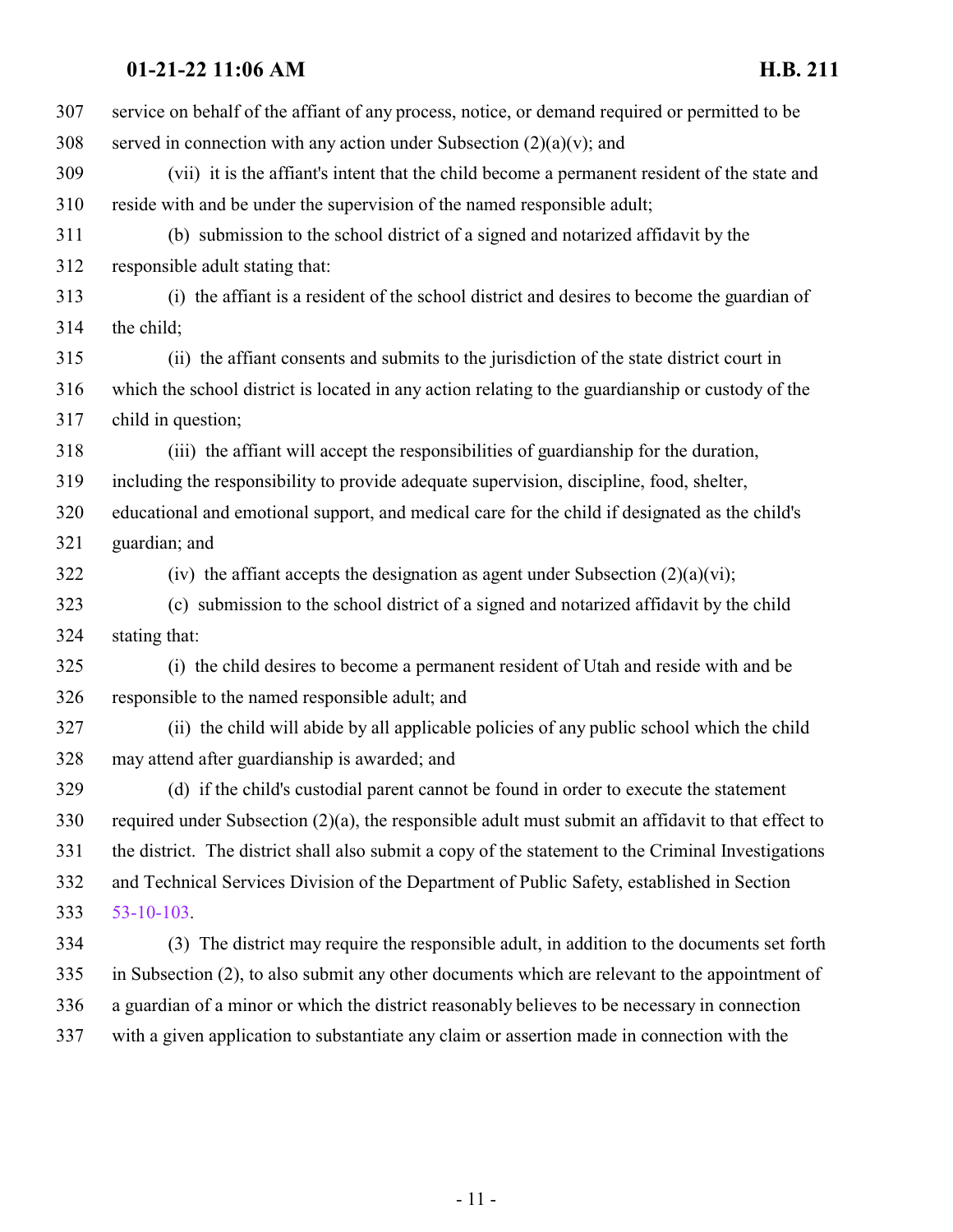application for guardianship. (4) Upon receipt of the information and documentation required under Subsections (2) and (3), and a determination by the local school board that the information is accurate, that the requirements of this section have been met, and that the interests of the child would best be served by granting the requested guardianship, the local school board or its authorized representative may designate the applicant as guardian of the child by issuing a designation of guardianship letter to the applicant. (5) (a) If a local school board has adopted a policy permitting the local school board to designate a guardian under this section, a denial of an application for appointment of a guardian may be appealed to the district court in which the school district is located. (b) The court shall uphold the decision of the local school board unless it finds, by clear and convincing evidence, that the local school board's decision was arbitrary and capricious. (c) An applicant may, rather than appealing the local school board's decision under Subsection (5)(b), file an original Petition for Appointment of Guardian with the district court, which action shall proceed as if no decision had been made by the local school board.

 (6) A responsible adult obtaining guardianship under this section has the same rights, authority, and responsibilities as a guardian appointed under Section [75-5-201](http://le.utah.gov/UtahCode/SectionLookup.jsp?section=75-5-201&session=2022GS).

 (7) (a) The school district shall deliver the original documents filed with the school district, together with a copy of the designation of guardianship issued by the district, in person or by any form of mail requiring a signed receipt, to the clerk of the state district court in which the school district is located.

 (b) The court may not charge the school district a fee for filing guardianship papers under this section.

 (8) (a) The authority and responsibility of a custodial parent submitting an affidavit under this section may be restored by the district, and the guardianship obtained under this section terminated by the district:

 (i) upon submission to the school district in which the guardianship was obtained of a signed and notarized statement by the person who consented to guardianship under Subsection (2)(a) requesting termination of the guardianship; or

(ii) by the person accepting guardianship under Subsection (2)(b) requesting the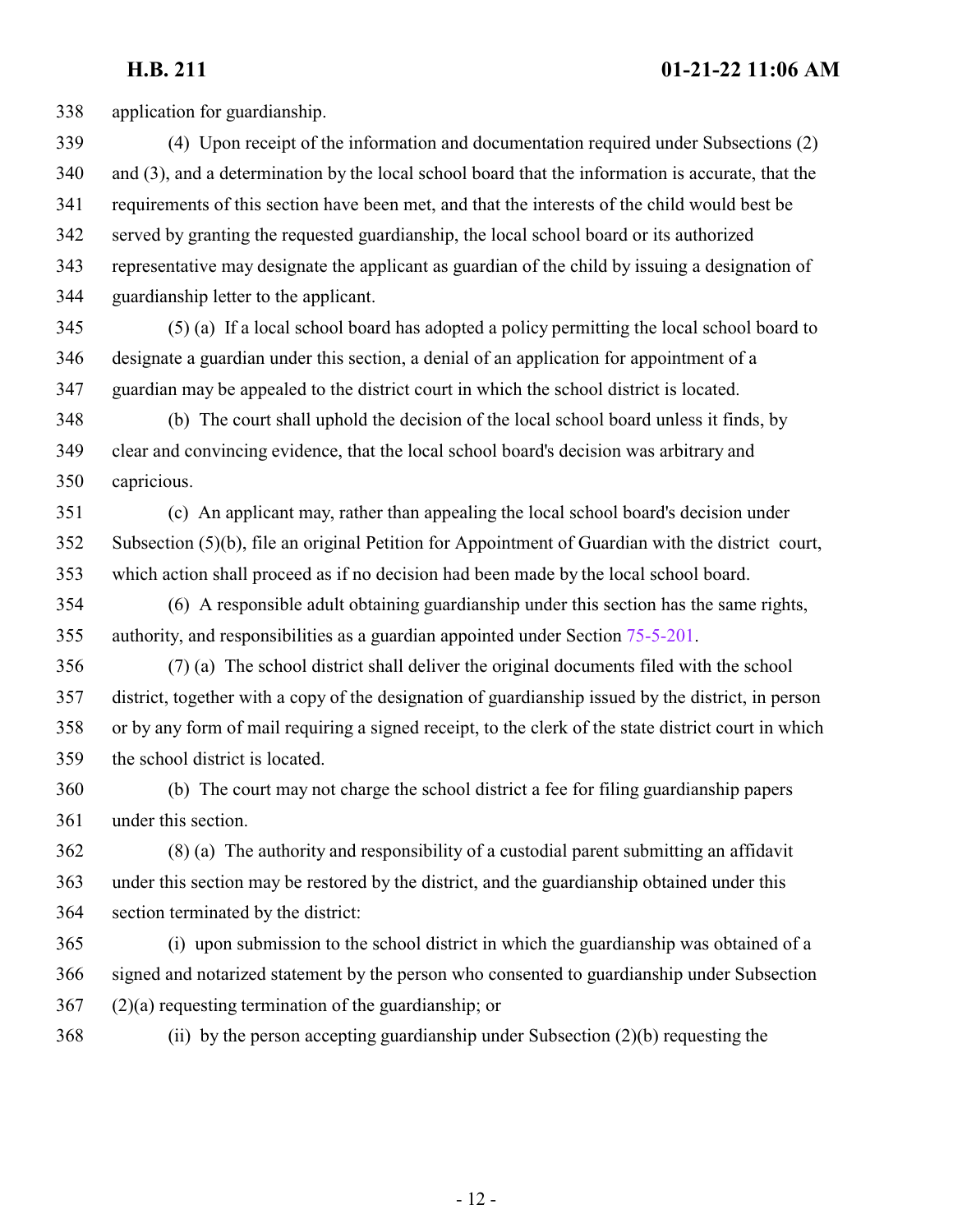<span id="page-12-1"></span><span id="page-12-0"></span>

| 369 | termination of the guardianship.                                                                    |
|-----|-----------------------------------------------------------------------------------------------------|
| 370 | (b) If the school district determines that it would not be in the best interests of the child       |
| 371 | to terminate the guardianship, the district may refer the request for termination to the state      |
| 372 | district court in which the documents were filed under Subsection (5) for further action            |
| 373 | consistent with the interests of the child.                                                         |
| 374 | (9) The school district shall retain copies of all documents required by this section               |
| 375 | until the child in question has reached the age of 18 unless directed to surrender the documents    |
| 376 | by a court of competent jurisdiction.                                                               |
| 377 | (10) (a) Intentional submission to a school district of fraudulent or misleading                    |
| 378 | information under this part is punishable under Section 76-8-504.                                   |
| 379 | (b) A school district which has reason to believe that a party has intentionally                    |
| 380 | submitted false or misleading information under this part may, after notice and opportunity for     |
| 381 | the party to respond to the allegation:                                                             |
| 382 | (i) void any guardianship, authorization, or action which was based upon the false or               |
| 383 | misleading information; and                                                                         |
| 384 | (ii) recover, from the party submitting the information, the full cost of any benefits              |
| 385 | received by the child on the basis of the false or misleading information, including tuition, fees, |
| 386 | as defined in Section 53G-7-501, and other unpaid school charges, together with any related         |
| 387 | costs of recovery.                                                                                  |
| 388 | (c) A student whose guardianship or enrollment has been terminated under this section               |
| 389 | may, upon payment of all applicable tuition and fees, as defined in Section 53G-7-501,              |
| 390 | continue in enrollment until the end of the school year unless excluded from attendance for         |
| 391 | cause.                                                                                              |
| 392 | Section 6. Section 53G-6-701 is amended to read:                                                    |
| 393 | 53G-6-701. Definitions.                                                                             |
| 394 | [Reserved] As used in this part, "fee" means the same as that term is defined in Section            |
| 395 | <u>53G-7-501.</u>                                                                                   |
| 396 | Section 7. Section 53G-7-501 is amended to read:                                                    |
| 397 | 53G-7-501. Definitions.                                                                             |
| 398 | As used in this part:                                                                               |
| 399 | (1) "Co-curricular activity" means an activity, a course, or a program that:                        |
|     |                                                                                                     |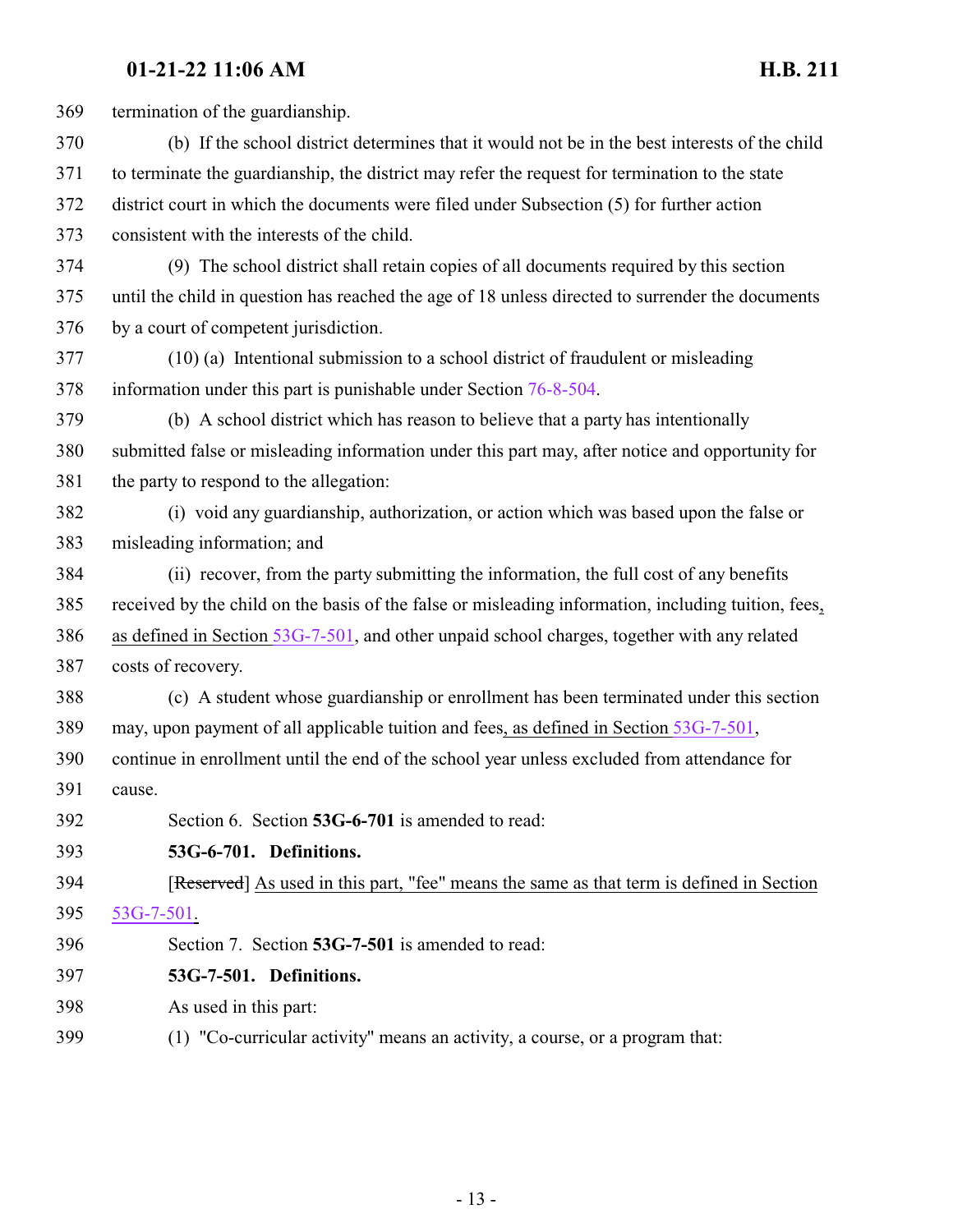| 400 | (a) is an extension of a curricular activity;                                                  |
|-----|------------------------------------------------------------------------------------------------|
| 401 | (b) is included in an instructional plan and supervised or conducted by a teacher or           |
| 402 | education professional;                                                                        |
| 403 | (c) is conducted outside of regular school hours;                                              |
| 404 | (d) is provided, sponsored, or supported by an LEA; and                                        |
| 405 | (e) includes a required regular school day activity, course, or program.                       |
| 406 | (2) "Curricular activity" means an activity, a course, or a program that is:                   |
| 407 | (a) intended to deliver instruction;                                                           |
| 408 | (b) provided, sponsored, or supported by an LEA; and                                           |
| 409 | (c) conducted only during school hours.                                                        |
| 410 | (3) "Elementary school" means a school that provides instruction to students in grades         |
| 411 | kindergarten, $1, 2, 3, 4, 5$ , or 6.                                                          |
| 412 | (4) (a) "Elementary school student" means a student enrolled in an elementary school.          |
| 413 | (b) "Elementary school student" does not include a secondary school student.                   |
| 414 | (5) (a) "Extracurricular activity" means an activity, a course, or a program that is:          |
| 415 | (i) not directly related to delivering instruction;                                            |
| 416 | (ii) not a curricular activity or co-curricular activity; and                                  |
| 417 | (iii) provided, sponsored, or supported by an LEA.                                             |
| 418 | (b) "Extracurricular activity" does not include a noncurricular club as defined in             |
| 419 | Section 53G-7-701.                                                                             |
| 420 | (6) (a) "Fee" means a charge, expense, deposit, rental, or payment:                            |
| 421 | (i) regardless of how the charge, expense, deposit, rental, or payment is termed,              |
| 422 | described, requested, or required directly or indirectly;                                      |
| 423 | (ii) in the form of money, goods, or services; and                                             |
| 424 | (iii) that is a condition to a student's full participation in an activity, course, or program |
| 425 | that is provided, sponsored, or supported by an LEA.                                           |
| 426 | (b) "Fee" includes:                                                                            |
| 427 | (i) money or something of monetary value raised by a student or the student's family           |
| 428 | through fundraising;                                                                           |
| 429 | (ii) charges or expenditures for a school field trip or activity trip, including related       |

transportation, food, lodging, and admission charges;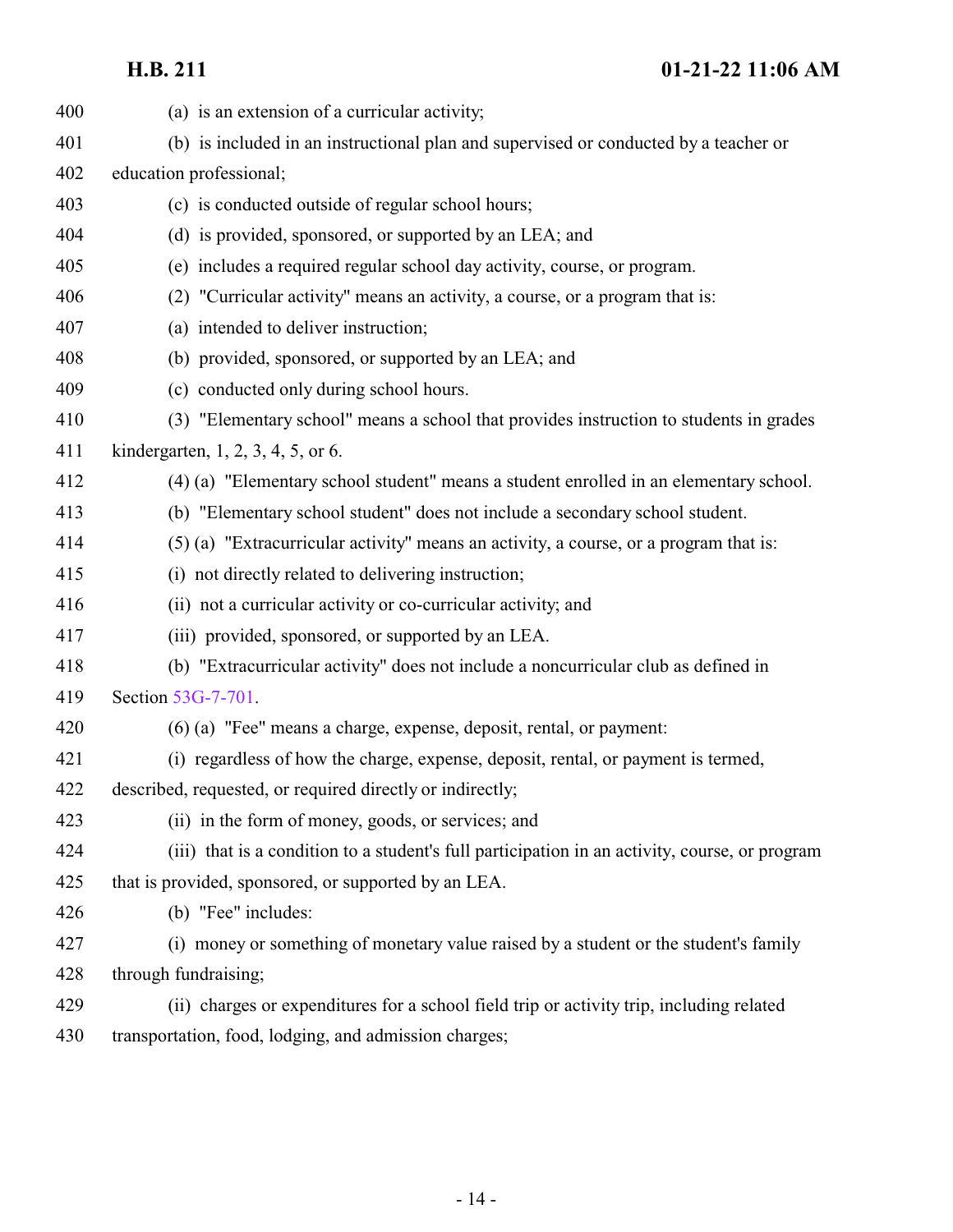| 431 |                                                                                            |
|-----|--------------------------------------------------------------------------------------------|
|     | (iii) payments made to a third party that provides a part of a school activity, class, or  |
| 432 | program;                                                                                   |
| 433 | (iv) charges or expenditures for classroom:                                                |
| 434 | $[(A)$ textbooks;                                                                          |
| 435 | $[\langle B \rangle]$ (A) supplies; or                                                     |
| 436 | $[\left(\bigoplus\right)]$ (B) materials;                                                  |
| 437 | (v) charges or expenditures for school activity clothing; and                              |
| 438 | (vi) a fine other than a fine described in Subsection $(6)(c)(i)$ .                        |
| 439 | (c) "Fee" does not include:                                                                |
| 440 | (i) a student fine specifically approved by an LEA for:                                    |
| 441 | (A) failing to return school property;                                                     |
| 442 | (B) losing, wasting, or damaging private or school property through intentional,           |
| 443 | careless, or irresponsible behavior, or as described in Section 53G-8-212; or              |
| 444 | (C) improper use of school property, including a parking violation;                        |
| 445 | (ii) a payment for school breakfast or lunch;                                              |
| 446 | (iii) a deposit that is:                                                                   |
| 447 | (A) a pledge securing the return of school property; and                                   |
| 448 | (B) refunded upon the return of the school property; or                                    |
| 449 | (iv) a charge for insurance, unless the insurance is required for a student to participate |
| 450 | in an activity, course, or program.                                                        |
| 451 | (7) (a) "Fundraising" means an activity or event provided, sponsored, or supported by      |
| 452 | an LEA that uses students to generate funds or raise money to:                             |
| 453 | (i) provide financial support to a school or a school's class, group, team, or program; or |
| 454 | (ii) benefit a particular charity or for other charitable purposes.                        |
| 455 | (b) "Fundraising" does not include an alternative method of raising revenue without        |
| 456 | students.                                                                                  |
| 457 | (8) (a) "Instructional equipment" means an activity-related, course-related, or            |
| 458 | program-related tool or instrument that:                                                   |
| 459 | (i) is required for a student to use as part of an activity, course, or program in a       |
| 460 | secondary school;                                                                          |
| 461 | (ii) typically becomes the property of the student upon exiting the activity, course, or   |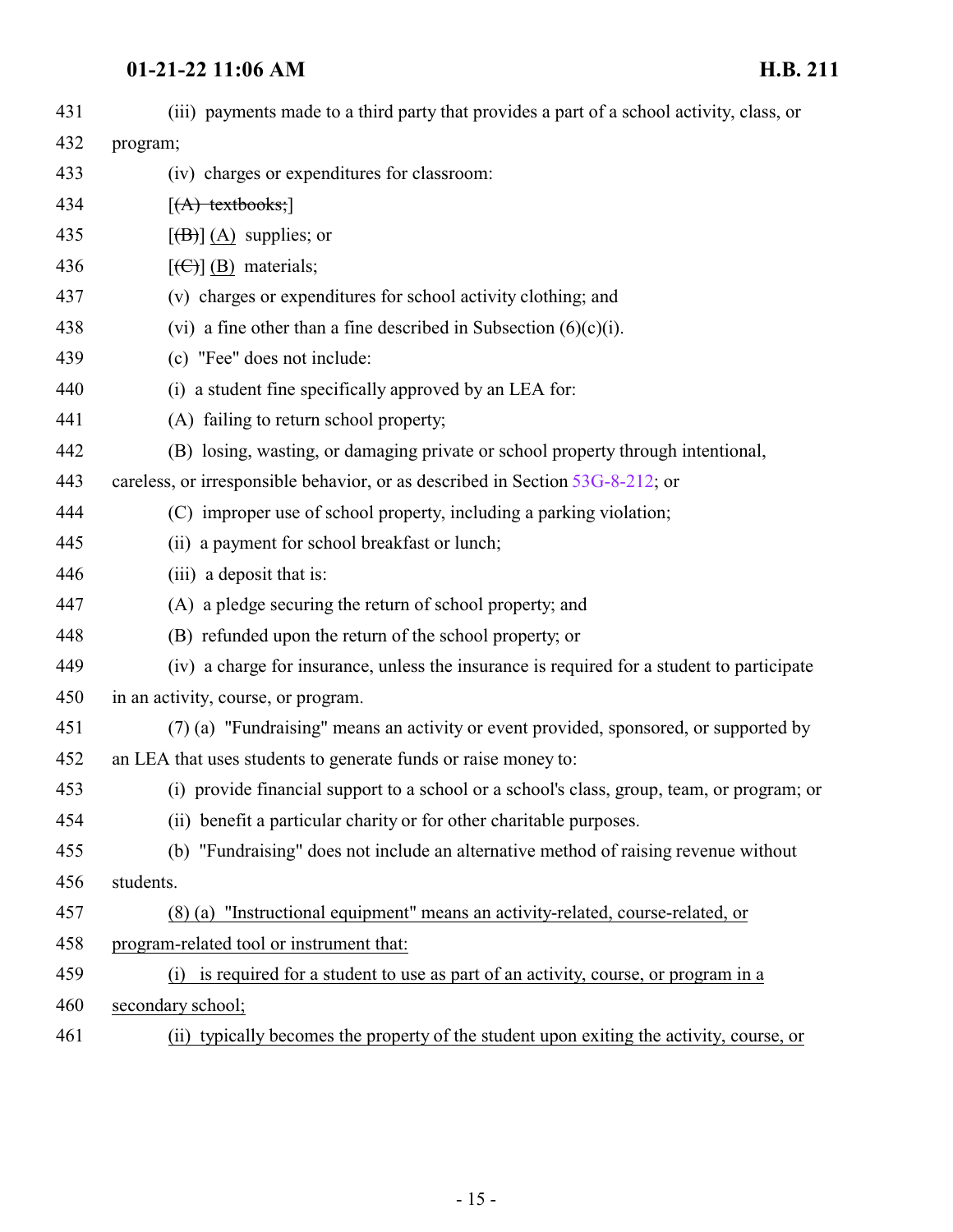| 462 | program; and                                                                                               |
|-----|------------------------------------------------------------------------------------------------------------|
| 463 | (iii) is subject to a fee waiver.                                                                          |
| 464 | "Instructional equipment" includes:<br>(b)                                                                 |
| 465 | shears or styling tools;<br>$\left( i\right)$                                                              |
| 466 | (ii) a musical instrument;                                                                                 |
| 467 | (iii) a camera;                                                                                            |
| 468 | (iv) a stethoscope;                                                                                        |
| 469 | (v) sports equipment, including a bat, mitt, or tennis racquet; or                                         |
| 470 | (vi) an item that is medically prescribed, such as footwear.                                               |
| 471 | "Instructional equipment" does not include an instructional supply or school<br>(c)                        |
| 472 | equipment.                                                                                                 |
| 473 | $(9)$ (a) "Instructional supply" means a consumable or non-reusable supply that is                         |
| 474 | necessary for a student to use as part of an activity, course, or program in a secondary school.           |
| 475 | (b) "Instructional supply" includes:                                                                       |
| 476 | brushes or other art supplies, including clay, paint, or art canvas;<br>(i)                                |
| 477 | (ii) wood for wood shop;                                                                                   |
| 478 | (iii) Legos for Lego robotics;                                                                             |
| 479 | $(iv)$ film; or                                                                                            |
| 480 | filament used for 3D printing.                                                                             |
| 481 | "Instructional supply" does not include instructional equipment or school<br>(c)                           |
| 482 | equipment.                                                                                                 |
| 483 | $[\frac{1}{2}, \frac{1}{2}]$ (10) (a) "School activity clothing" means special shoes or items of clothing: |
| 484 | (i) (A) that meet specific requirements, including requesting a specific brand, fabric, or                 |
| 485 | imprint; and                                                                                               |
| 486 | (B) that a school requires a student to provide; and                                                       |
| 487 | (ii) that is worn by a student for a co-curricular or extracurricular activity.                            |
| 488 | (b) "School activity clothing" does not include:                                                           |
| 489 | (i) a school uniform; or                                                                                   |
| 490 | (ii) clothing that is commonly found in students' homes.                                                   |
| 491 | (11) "School equipment" means a durable school-owned machine, equipment, facility,                         |
| 492 | or tool used by a student as part of an activity, course, or program in a secondary school.                |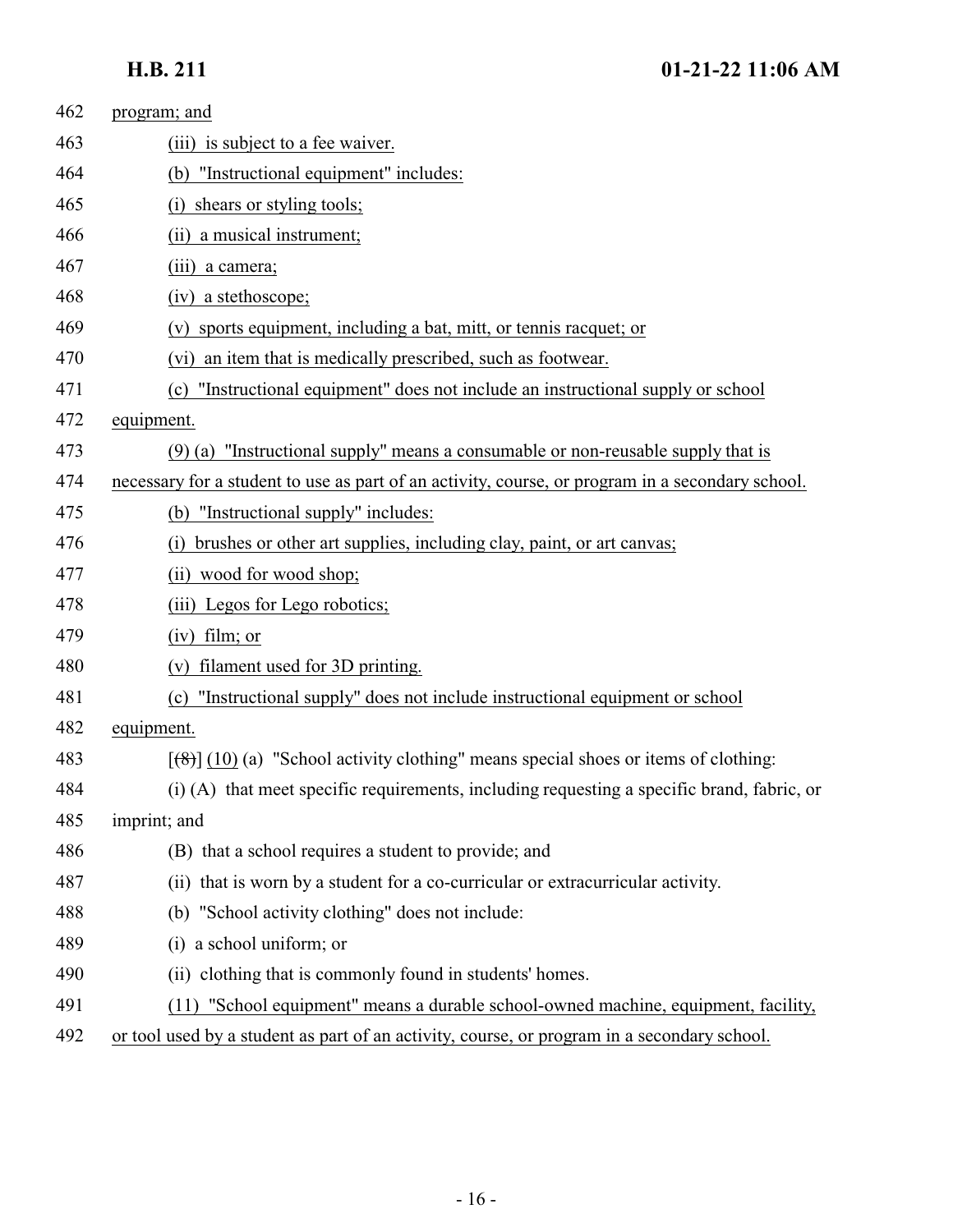<span id="page-16-0"></span>

| 493 | $[\langle 9 \rangle]$ (12) (a) "School uniform" means special shoes or an item of clothing:    |
|-----|------------------------------------------------------------------------------------------------|
| 494 | (i) (A) that meet specific requirements, including a requested specific color, style,          |
| 495 | fabric, or imprint; and                                                                        |
| 496 | (B) that a school requires a student to provide; and                                           |
| 497 | (ii) that is worn by a student for a curricular activity.                                      |
| 498 | (b) "School uniform" does not include school activity clothing.                                |
| 499 | $[$ (13) "Secondary school" means a school that provides instruction to students in            |
| 500 | grades 7, 8, 9, 10, 11, or 12.                                                                 |
| 501 | $[\text{(+1)}]$ (14) "Secondary school student":                                               |
| 502 | (a) means a student enrolled in a secondary school; and                                        |
| 503 | (b) includes a student in grade 6 if the student attends a secondary school.                   |
| 504 | $[$ (12)] (15) (a) "Textbook" means [the same as that term is defined in Section               |
| 505 | $53G-7-601$ . instructional material necessary for participation in an activity, course, or    |
| 506 | program, regardless of the format of the material.                                             |
| 507 | (b) "Textbook" includes:                                                                       |
| 508 | (i) a hardcopy book or printed pages of instructional material, including a consumable         |
| 509 | workbook; or                                                                                   |
| 510 | (ii) computer hardware, software, or digital content.                                          |
| 511 | (c) "Textbook" does not include instructional equipment or an instructional supply.            |
| 512 | $[$ (13) $]$ (16) "Waiver" means a full or partial release from a requirement to pay a fee and |
| 513 | from any provision in lieu of fee payment.                                                     |
| 514 | Section 8. Section 53G-7-503 is amended to read:                                               |
| 515 | 53G-7-503. Fees -- Prohibitions -- Voluntary supplies -- Enforcement.                          |
| 516 | (1) An LEA may only charge a fee if the fee is:                                                |
| 517 | (a) authorized; and                                                                            |
| 518 | (b) noticed by the LEA governing board in accordance with Section $53G-7-505$ .                |
| 519 | $(2)$ (a) An LEA may not require a fee for elementary school activities that are part of       |
| 520 | the regular school day or for supplies used during the regular school day.                     |
| 521 | $(2)$ (a) Except as provided in Sections 53G-6-402 and 53G-6-503, an LEA may not               |
| 522 | charge an elementary school student a fee.                                                     |
| 523 | (b) An LEA may not charge a student who is in grade 6 a fee regardless of whether the          |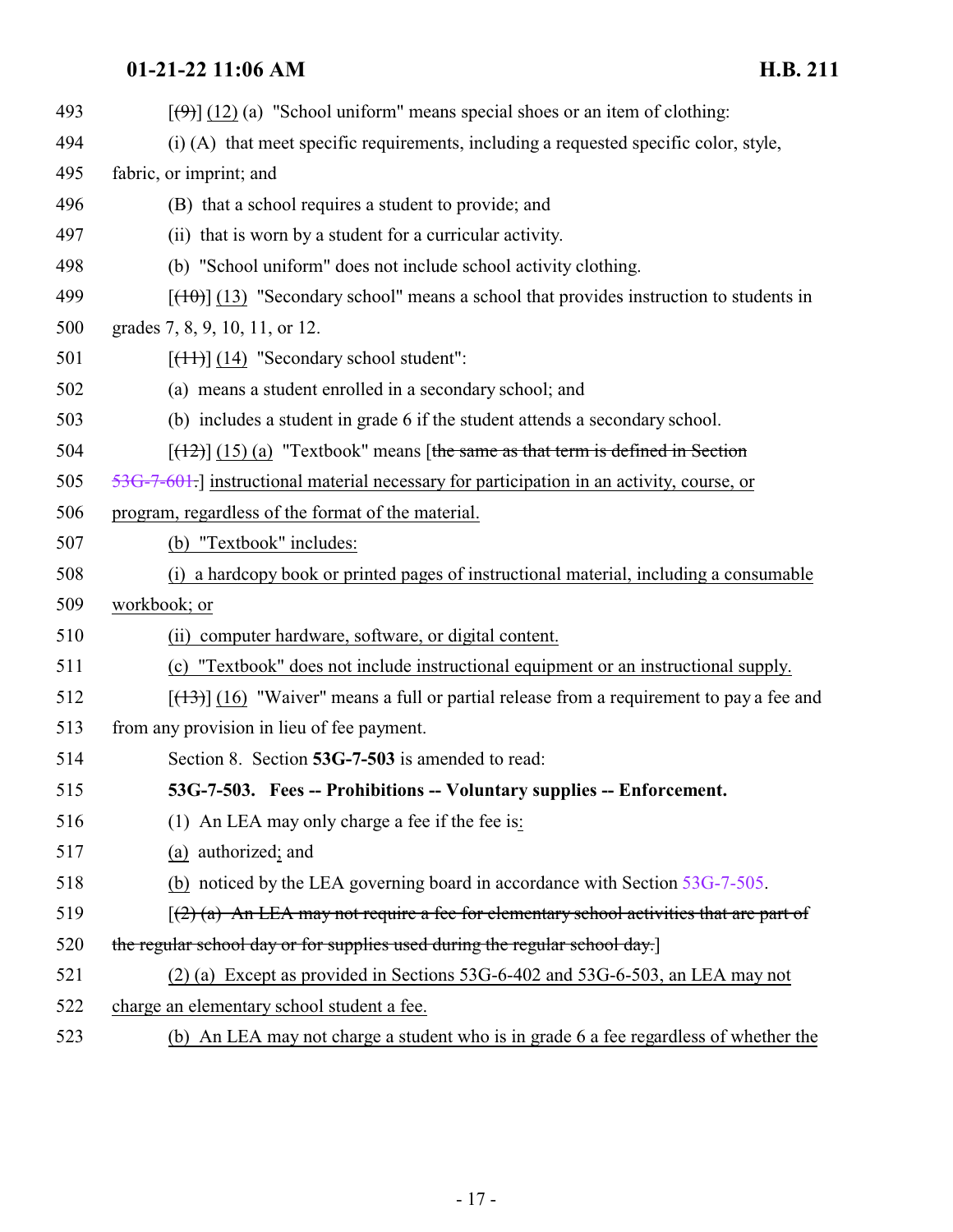| 524 | student is enrolled in an elementary school or secondary school.                                           |
|-----|------------------------------------------------------------------------------------------------------------|
| 525 | $[\langle \theta \rangle]$ (c) An elementary school or elementary school teacher may compile and provide   |
| 526 | to $\lceil a \rceil$ an elementary school student's parent a suggested list of supplies for use during the |
| 527 | regular school day so that a parent may furnish only on a voluntary basis those supplies for               |
| 528 | student use.                                                                                               |
| 529 | $[\text{e}^{-\text{e}}]$ (d) A list provided to an elementary school student's parent in accordance with   |
| 530 | Subsection $(2)[\theta]$ (c) shall include and be preceded by the following language:                      |
| 531 | "NOTICE: THE ITEMS ON THIS LIST WILL BE USED DURING THE REGULAR                                            |
| 532 | SCHOOL DAY. THEY MAY BE BROUGHT FROM HOME ON A VOLUNTARY BASIS,                                            |
| 533 | OTHERWISE, THEY WILL BE FURNISHED BY THE SCHOOL."                                                          |
| 534 | (3) Beginning with the 2022-23 school year:                                                                |
| 535 | for a curricular activity, an LEA may charge a secondary student a fee only for the<br>(a)                 |
| 536 | following:                                                                                                 |
| 537 | (i) instructional equipment;                                                                               |
| 538 | (ii) an additional discretionary project if the student chooses:                                           |
| 539 | (A) a project in lieu of, or in addition to, a required classroom project, which may                       |
| 540 | include a fee for an instructional supply; or                                                              |
| 541 | (B) project materials other than those materials provided for a project, which may                         |
| 542 | include a fee for an instructional supply;                                                                 |
| 543 | (iii) an Advanced Placement test;                                                                          |
| 544 | (iv) a driver education course as described in Section $53G-10-504$ ;                                      |
| 545 | (v) a payment authorized in Section $53G-6-402$ , $53G-6-503$ , or $53G-9-803$ ; or                        |
| 546 | (vi) a payment described in Subsection (6); and                                                            |
| 547 | (b) for that portion of a co-curricular activity that is during regular school hours, an                   |
| 548 | LEA may charge a secondary student a fee only for those fees listed in Subsection $(3)(a)$ .               |
| 549 | (4) Beginning with the $2022-23$ school year, and except as provided in Subsection $(6)$ ,                 |
| 550 | an LEA may charge a secondary student a fee for:                                                           |
| 551 | that portion of a co-curricular activity that is outside of regular school hours; and<br>(a)               |
| 552 | an extracurricular activity.<br>(b)                                                                        |
| 553 | An LEA may charge a secondary student or an individual a fee for an adult<br>(5)                           |
| 554 | education course in accordance with Section 53E-10-202.                                                    |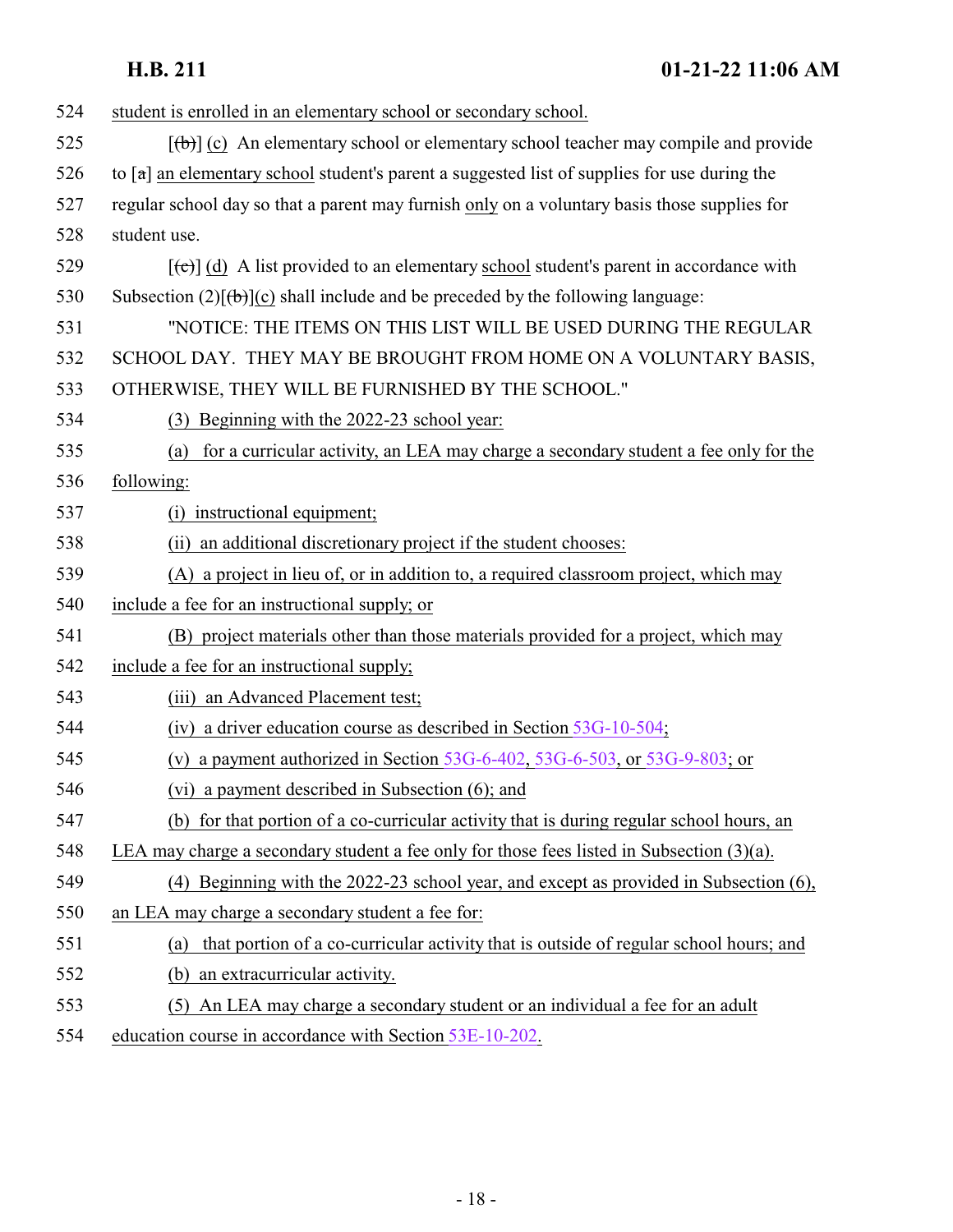| 555 | (6) An LEA may not charge a fee for school equipment.                                                |
|-----|------------------------------------------------------------------------------------------------------|
| 556 | (7) An LEA governing board shall authorize each fee individually.                                    |
| 557 | $[\langle 3\rangle]$ (8) (a) Beginning with or after the 2022-2023 school year, if an LEA imposes a  |
| 558 | fee, the fee shall be equal to or less than the expense incurred by the LEA in providing for a       |
| 559 | student the activity, course, or program for which the LEA imposes the fee.                          |
| 560 | (b) An LEA may not impose an additional fee or increase a fee to supplant or subsidize               |
| 561 | another fee, including a fee to supplant or subsidize an expense incurred by the LEA for:            |
| 562 | (i) a curricular activity; or                                                                        |
| 563 | (ii) an expense incurred by that portion of a co-curricular activity that occurs during              |
| 564 | regular school hours.                                                                                |
| 565 | $[\frac{4}{3}]$ (9) (a) Beginning with or after the 2021-2022 school year, and notwithstanding       |
| 566 | Section $53E-3-401$ , if the state board finds that an LEA has violated a provision of this part [or |
| 567 | Part 6, Textbook Fees], the state board shall impose corrective action against the LEA, which        |
| 568 | may include:                                                                                         |
| 569 | (i) requiring an LEA to repay improperly charged fees;                                               |
| 570 | (ii) withholding state funds; and                                                                    |
| 571 | (iii) suspending the LEA's authority to charge fees for an amount of time specified by               |
| 572 | the state board.                                                                                     |
| 573 | (b) In accordance with Title 63G, Chapter 3, Utah Administrative Rulemaking Act, the                 |
| 574 | state board shall make rules:                                                                        |
| 575 | (i) that require notice and an opportunity to be heard for an LEA affected by a state                |
| 576 | board action described in Subsection $(4)(a)$ ; and                                                  |
| 577 | (ii) to administer this Subsection (4).                                                              |
| 578 | $(5)$ (a) For each fee on an LEA's fee schedule described in Section 53G-7-505, the                  |
| 579 | EEA shall:                                                                                           |
| 580 | $f(t)$ by July 1, 2020, determine whether the fee is curricular, co-curricular, or                   |
| 581 | extracurricular;                                                                                     |
| 582 | $[(ii)$ for the 2020-2021 school year, measure the total number of:                                  |
| 583 | $[(A)$ students who pay each fee; and                                                                |
| 584 | $[$ (B) money received for each fee; $]$                                                             |
| 585 | $[(iii)$ for the 2020-2021 school year, measure the total:                                           |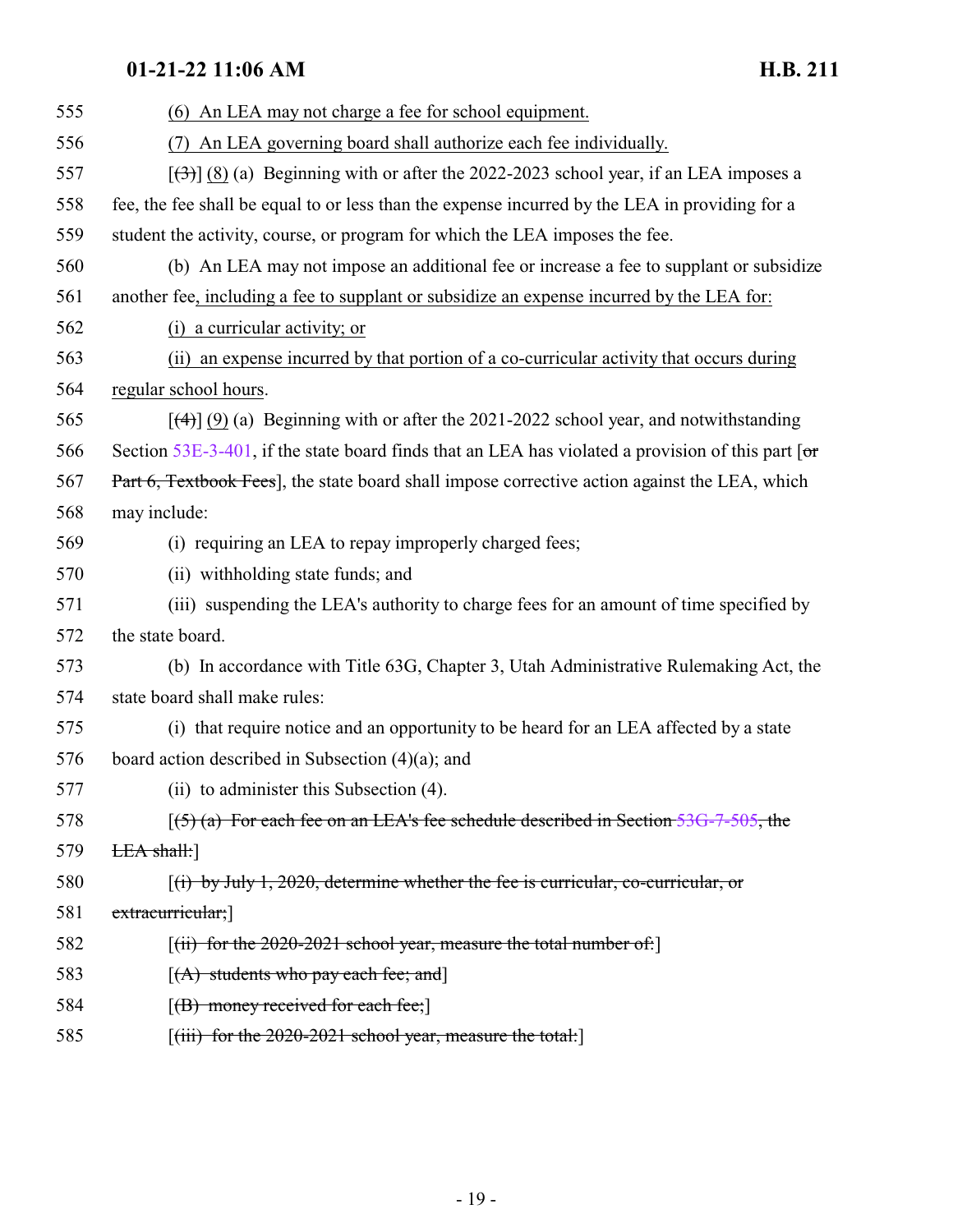<span id="page-19-0"></span>

| 586 | $[(A)$ number of students who receive a fee waiver; and                                                          |
|-----|------------------------------------------------------------------------------------------------------------------|
| 587 | $[$ (B) value of each waiver for each waived fee; and                                                            |
| 588 | $f(iv)$ by July 1, 2021, report the separate categories of data gathered under Subsections                       |
| 589 | $(5)(a)(ii)$ and (iii) to the state board.]                                                                      |
| 590 | $\left[\frac{b}{b}\right]$ The state board shall report on the data the board receives under Subsection $(5)(a)$ |
| 591 | to the Education Interim Committee on or before the date of the November interim meeting in                      |
| 592 | 2021.                                                                                                            |
| 593 | Section 9. Section 53G-7-504 is amended to read:                                                                 |
| 594 | 53G-7-504. Waiver of fees -- Appeal of decision.                                                                 |
| 595 | (1) (a) If an LEA or a school within an LEA charges one or more fees, the LEA shall                              |
| 596 | grant a waiver to a student if charging the fee would deny the student the opportunity to fully                  |
| 597 | participate or complete a requirement because of an inability to pay the fee.                                    |
| 598 | (b) An LEA governing board shall:                                                                                |
| 599 | (i) adopt policies for granting a waiver; and                                                                    |
| 600 | (ii) in accordance with Section $53G-7-505$ , give notice of waiver eligibility and                              |
| 601 | policies.                                                                                                        |
| 602 | (2) (a) An LEA that charges a fee under this part $\lceil \text{and Part 6}, \text{Textbook Fees} \rceil$ may    |
| 603 | provide a variety of alternatives for a student or family to satisfy a fee requirement, including                |
| 604 | allowing a student to provide:                                                                                   |
| 605 | (i) tutorial assistance to other students;                                                                       |
| 606 | (ii) assistance before or after school to teachers and other school personnel on school                          |
| 607 | related matters; and                                                                                             |
| 608 | (iii) general community or home service.                                                                         |
| 609 | (b) Each LEA governing board may add to the list of alternatives provided by the state                           |
| 610 | board, subject to approval by the state board.                                                                   |
| 611 | (3) With regard to a student who is in the custody of the Division of Child and Family                           |
| 612 | Services who is also eligible under Title IV-E of the federal Social Security Act, an LEA                        |
| 613 | governing board shall require fee waivers or alternatives in accordance with this section.                       |
| 614 | (4) In accordance with Title 63G, Chapter 3, Utah Administrative Rulemaking Act, the                             |
| 615 | state board shall make rules:                                                                                    |
| 616 | (a) requiring a parent of a student applying for a fee waiver to provide documentation                           |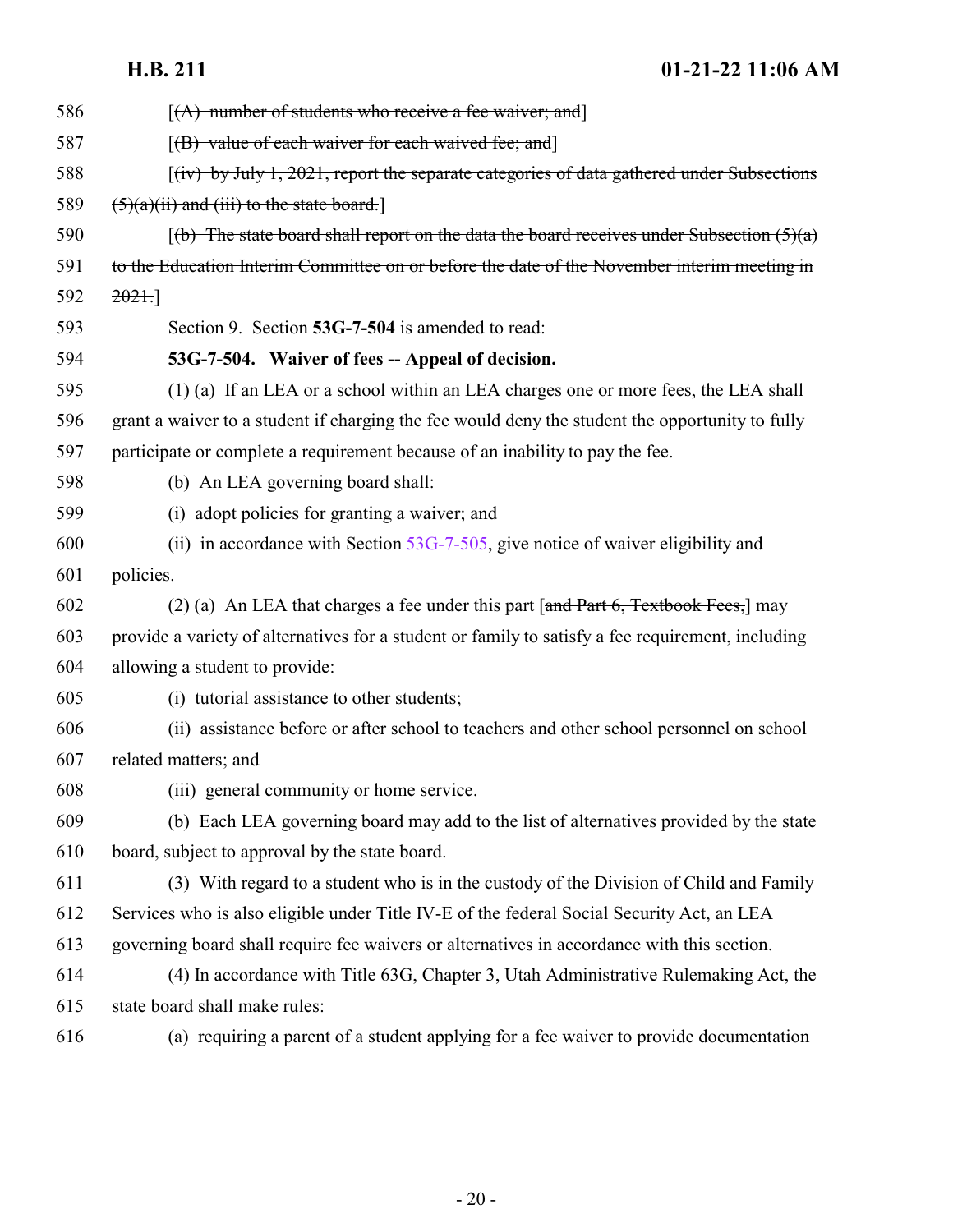<span id="page-20-1"></span><span id="page-20-0"></span>

| 617 | and certification to the school verifying:                                                                       |
|-----|------------------------------------------------------------------------------------------------------------------|
| 618 | (i) the student's eligibility to receive the waiver; and                                                         |
| 619 | (ii) if applicable, that the student has complied with alternatives for satisfying the fee                       |
| 620 | requirements under Subsection (2) to the fullest extent reasonably possible according to the                     |
| 621 | individual circumstances of the student and the LEA; and                                                         |
| 622 | (b) specifying the acceptable forms of documentation for the requirement under                                   |
| 623 | Subsection $(4)(a)$ , which shall include verification based on income tax returns or current pay                |
| 624 | stubs.                                                                                                           |
| 625 | (5) Notwithstanding the requirements under Subsection (4), an LEA is not required to                             |
| 626 | keep documentation on file after the verification is completed.                                                  |
| 627 | (6) If a school denies a student or parent request for a fee waiver, the school shall                            |
| 628 | provide the student or parent:                                                                                   |
| 629 | (a) the school's written decision to deny a waiver; and                                                          |
| 630 | (b) the procedure to appeal in accordance with LEA policy.                                                       |
| 631 | Section 10. Section 53G-7-506, which is renumbered from Section 53G-7-602 is                                     |
| 632 | renumbered and amended to read:                                                                                  |
| 633 | 53G-7-506. State policy on providing free textbooks.<br>$[53G-7-602]$ .                                          |
| 634 | (1) It is the public policy of this state that public education shall be free.                                   |
| 635 | (2) A student may not be denied an education because of economic inability to                                    |
| 636 | purchase textbooks necessary for advancement in or graduation from the public school system.                     |
| 637 | (3) $\lceil (a) \rceil$ Beginning with the 2022-23 school year, an LEA $\lceil (a) \rceil$ except as provided in |
| 638 | Subsection $(3)(a)(ii)$ , may not sell textbooks or otherwise charge a fee for textbooks [or the                 |
| 639 | maintenance costs of school equipment; and (ii) may only charge a fee for a textbook required                    |
| 640 | for an Advanced Placement or, as described in Section 53E-10-302, a concurrent enrollment                        |
| 641 | course].                                                                                                         |
| 642 | $(6)$ The LEA shall waive a fee described in Subsection $(3)(a)(ii)$ in full or in part if a                     |
| 643 | student qualifies for a waiver in accordance with Section 53G-7-504.                                             |
| 644 | Section 11. Section 53G-7-507, which is renumbered from Section 53G-7-603 is                                     |
| 645 | renumbered and amended to read:                                                                                  |
| 646 | 53G-7-507. Purchase of textbooks -- Textbooks provided to<br>$[53G-7-603]$ .                                     |
| 647 | teachers.                                                                                                        |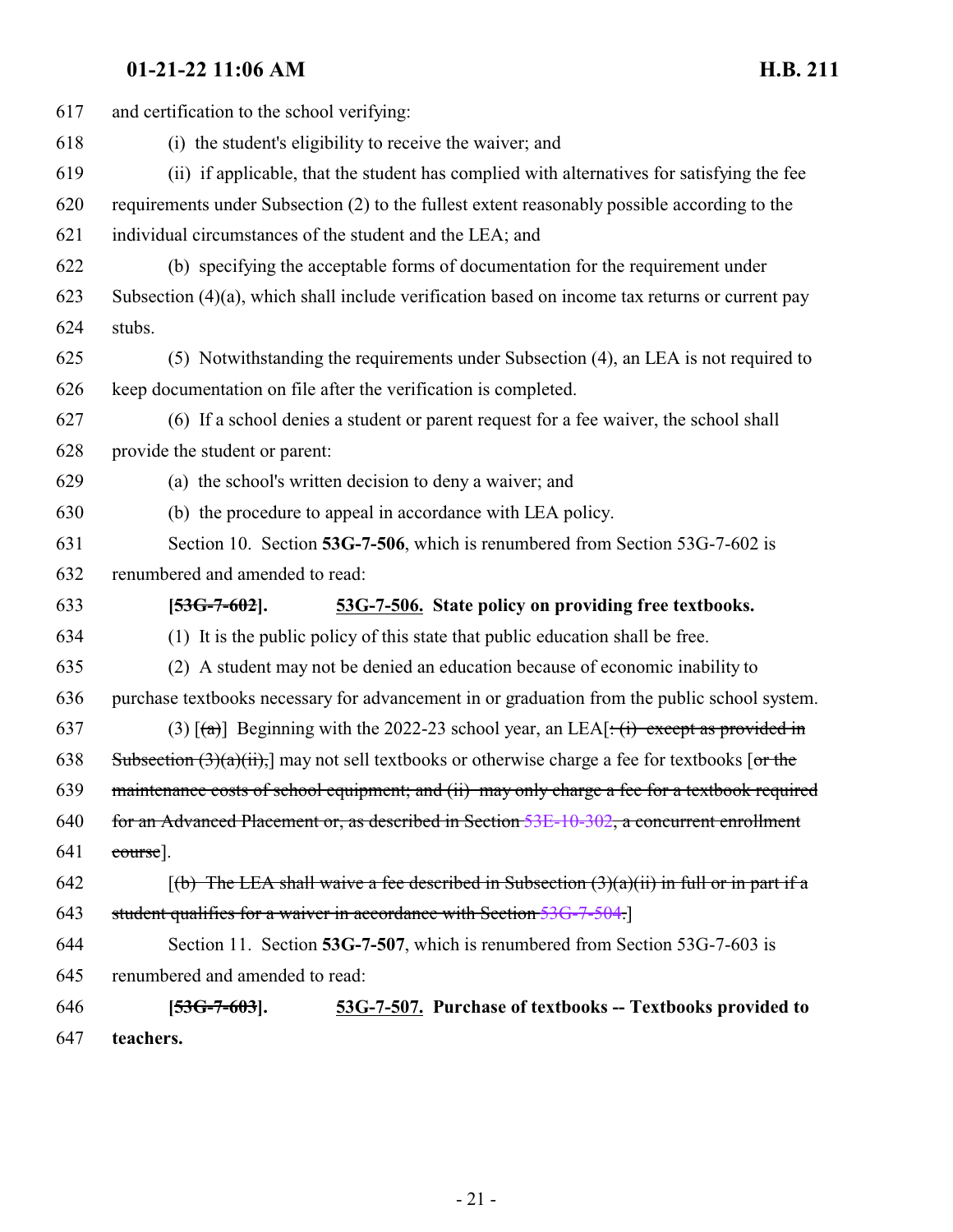<span id="page-21-1"></span><span id="page-21-0"></span>

| 648 | (1) An LEA governing board may purchase textbooks directly from the textbook                  |
|-----|-----------------------------------------------------------------------------------------------|
| 649 | publisher at prices and terms approved by the state board.                                    |
| 650 | (2) An LEA governing board shall purchase each textbook necessary for a teacher to            |
| 651 | conduct his or her class.                                                                     |
| 652 | (3) An LEA may pay the LEA's cost of furnishing textbooks from school operating               |
| 653 | funds, the textbook fund, or from other available funds.                                      |
| 654 | (4) A textbook remains the property of the LEA.                                               |
| 655 | Section 12. Section 53G-7-508, which is renumbered from Section 53G-7-606 is                  |
| 656 | renumbered and amended to read:                                                               |
| 657 | 53G-7-508. Disposal of textbooks.<br>$[53G-7-606]$ .                                          |
| 658 | (1) An LEA may not dispose of textbooks without first notifying all other LEAs in the         |
| 659 | state of the LEA's intent to dispose of the textbooks.                                        |
| 660 | (2) Subsection (1) does not apply to textbooks that have been damaged, mutilated, or          |
| 661 | worn out.                                                                                     |
| 662 | (3) The state board shall develop rules and procedures directing the disposal of              |
| 663 | textbooks.                                                                                    |
| 664 | Section 13. Section 53G-9-803 is amended to read:                                             |
| 665 | 53G-9-803. Remediation programs for secondary students.                                       |
| 666 | (1) For purposes of this section:                                                             |
| 667 | (a) "Secondary school" means a school that provides instruction to students in grades 7,      |
| 668 | 8, 9, 10, 11, or 12.                                                                          |
| 669 | (b) "Secondary school student":                                                               |
| 670 | (i) means a student enrolled in a secondary school; and                                       |
| 671 | (ii) includes a student in grade 6 if the student attends a secondary school.                 |
| 672 | (2) A school district or charter school shall implement programs for secondary school         |
| 673 | students to attain the competency levels and graduation requirements established by the state |
| 674 | board.                                                                                        |
| 675 | (3) (a) A school district or charter school shall establish remediation programs for          |
| 676 | secondary school students who do not meet competency levels in English, mathematics,          |
| 677 | science, or social studies.                                                                   |
| 678 | (b) Participation in the programs is mandatory for secondary school students who fail         |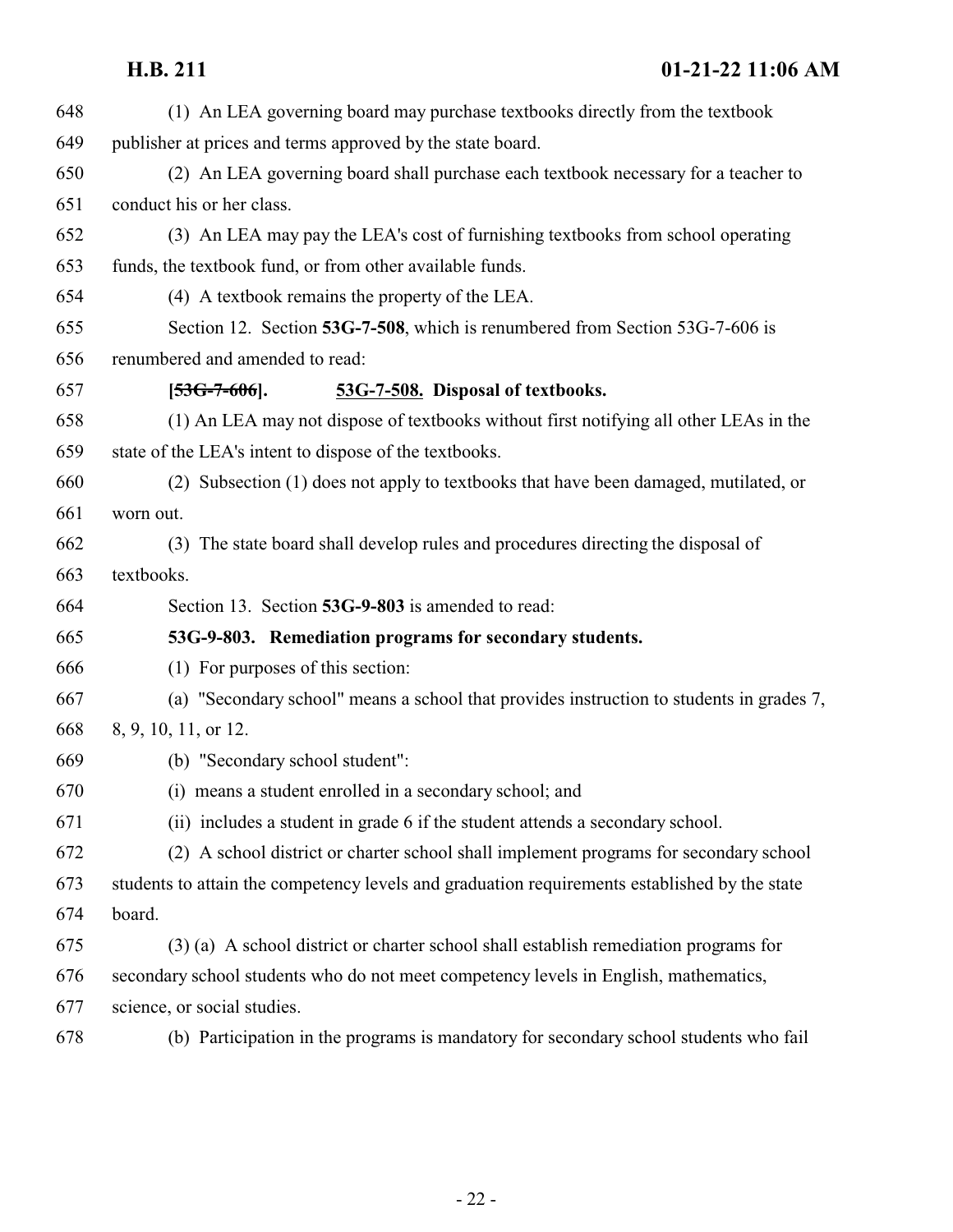<span id="page-22-0"></span> to meet the competency levels based on classroom performance. (4) Secondary school students who require remediation under this section may not be advanced to the following class in subject sequences until they meet the required competency level for the subject or complete the required remediation program, except that a school district or charter school may allow secondary school students requiring remediation who would otherwise be scheduled to enter their first year of high school to complete their remediation program during that first year. (5) (a) Remediation programs provided under this section should not be unnecessarily lengthy or repetitive. (b) A secondary school student need not repeat an entire class if remediation can reasonably be achieved through other means. (6) A school district or charter school may charge secondary school students a fee to participate in the remediation programs unless the secondary school student is in grade 6. Section 14. Section **53G-10-503** is amended to read: **53G-10-503. Driver education funding -- Reimbursement of a local education agency for driver education class expenses -- Limitations -- Excess funds -- Student fees.** (1) (a) Except as provided in Subsection (1)(b), a local education agency that provides driver education shall fund the program solely through: (i) funds provided from the Automobile Driver Education Tax Account in the Uniform School Fund as created under Section [41-1a-1205](http://le.utah.gov/UtahCode/SectionLookup.jsp?section=41-1a-1205&session=2022GS); and (ii) student fees collected by each school. (b) In determining the cost of driver education, a local education agency may exclude: (i) the full-time equivalent cost of a teacher for a driver education class taught during regular school hours; and (ii) classroom space and classroom maintenance. (c) A local education agency may not use any additional school funds beyond those allowed under Subsection (1)(b) to subsidize driver education. (2) (a) The state superintendent shall, prior to September 2nd following the school year during which it was expended, or may at earlier intervals during that school year, reimburse each local education agency that applied for reimbursement in accordance with this section. (b) A local education agency that maintains driver education classes that conform to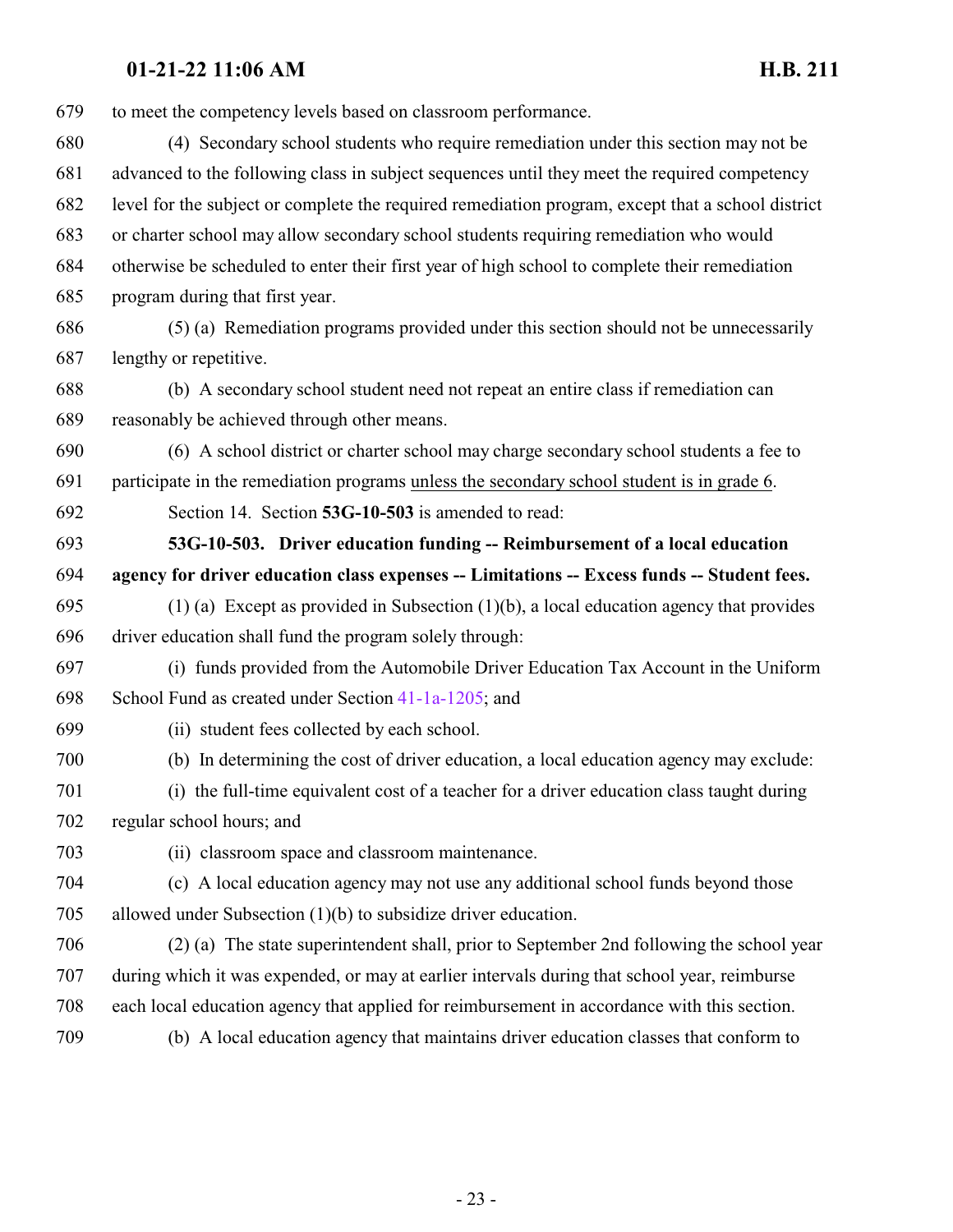| this part and the rules prescribed by the state board may apply for reimbursement for the actual<br>cost of providing the behind-the-wheel and observation training incidental to those classes.<br>(3) Under the state board's supervision for driver education, a local education agency<br>(a) employ personnel who are not licensed by the state board under Section 53E-6-201;<br>(b) contract with private parties or agencies licensed under Section 53-3-504 for the<br>behind-the-wheel phase of the driver education program.<br>(4) The reimbursement amount shall be paid out of the Automobile Driver Education<br>Tax Account in the Uniform School Fund and may not exceed:<br>(a) \$100 per student who has completed driver education during the school year;<br>(b) \$30 per student who has only completed the classroom portion in the school during<br>the school year; or<br>(c) \$70 per student who has only completed the behind-the-wheel and observation<br>portion in the school during the school year.<br>(5) If the amount of money in the account at the end of a school year is less than the |
|--------------------------------------------------------------------------------------------------------------------------------------------------------------------------------------------------------------------------------------------------------------------------------------------------------------------------------------------------------------------------------------------------------------------------------------------------------------------------------------------------------------------------------------------------------------------------------------------------------------------------------------------------------------------------------------------------------------------------------------------------------------------------------------------------------------------------------------------------------------------------------------------------------------------------------------------------------------------------------------------------------------------------------------------------------------------------------------------------------------------------------|
|                                                                                                                                                                                                                                                                                                                                                                                                                                                                                                                                                                                                                                                                                                                                                                                                                                                                                                                                                                                                                                                                                                                                |
|                                                                                                                                                                                                                                                                                                                                                                                                                                                                                                                                                                                                                                                                                                                                                                                                                                                                                                                                                                                                                                                                                                                                |
|                                                                                                                                                                                                                                                                                                                                                                                                                                                                                                                                                                                                                                                                                                                                                                                                                                                                                                                                                                                                                                                                                                                                |
|                                                                                                                                                                                                                                                                                                                                                                                                                                                                                                                                                                                                                                                                                                                                                                                                                                                                                                                                                                                                                                                                                                                                |
|                                                                                                                                                                                                                                                                                                                                                                                                                                                                                                                                                                                                                                                                                                                                                                                                                                                                                                                                                                                                                                                                                                                                |
|                                                                                                                                                                                                                                                                                                                                                                                                                                                                                                                                                                                                                                                                                                                                                                                                                                                                                                                                                                                                                                                                                                                                |
|                                                                                                                                                                                                                                                                                                                                                                                                                                                                                                                                                                                                                                                                                                                                                                                                                                                                                                                                                                                                                                                                                                                                |
|                                                                                                                                                                                                                                                                                                                                                                                                                                                                                                                                                                                                                                                                                                                                                                                                                                                                                                                                                                                                                                                                                                                                |
|                                                                                                                                                                                                                                                                                                                                                                                                                                                                                                                                                                                                                                                                                                                                                                                                                                                                                                                                                                                                                                                                                                                                |
|                                                                                                                                                                                                                                                                                                                                                                                                                                                                                                                                                                                                                                                                                                                                                                                                                                                                                                                                                                                                                                                                                                                                |
|                                                                                                                                                                                                                                                                                                                                                                                                                                                                                                                                                                                                                                                                                                                                                                                                                                                                                                                                                                                                                                                                                                                                |
|                                                                                                                                                                                                                                                                                                                                                                                                                                                                                                                                                                                                                                                                                                                                                                                                                                                                                                                                                                                                                                                                                                                                |
|                                                                                                                                                                                                                                                                                                                                                                                                                                                                                                                                                                                                                                                                                                                                                                                                                                                                                                                                                                                                                                                                                                                                |
|                                                                                                                                                                                                                                                                                                                                                                                                                                                                                                                                                                                                                                                                                                                                                                                                                                                                                                                                                                                                                                                                                                                                |
|                                                                                                                                                                                                                                                                                                                                                                                                                                                                                                                                                                                                                                                                                                                                                                                                                                                                                                                                                                                                                                                                                                                                |
|                                                                                                                                                                                                                                                                                                                                                                                                                                                                                                                                                                                                                                                                                                                                                                                                                                                                                                                                                                                                                                                                                                                                |
| total of the reimbursable costs, the state superintendent shall allocate the money to each local                                                                                                                                                                                                                                                                                                                                                                                                                                                                                                                                                                                                                                                                                                                                                                                                                                                                                                                                                                                                                               |
| education agency in the same proportion that the local education agency's reimbursable costs                                                                                                                                                                                                                                                                                                                                                                                                                                                                                                                                                                                                                                                                                                                                                                                                                                                                                                                                                                                                                                   |
| bear to the total reimbursable costs of all local education agencies.                                                                                                                                                                                                                                                                                                                                                                                                                                                                                                                                                                                                                                                                                                                                                                                                                                                                                                                                                                                                                                                          |
| (6) If the amount of money in the account at the end of any school year is more than the                                                                                                                                                                                                                                                                                                                                                                                                                                                                                                                                                                                                                                                                                                                                                                                                                                                                                                                                                                                                                                       |
| total of the reimbursement costs provided under Subsection (4), the state superintendent may                                                                                                                                                                                                                                                                                                                                                                                                                                                                                                                                                                                                                                                                                                                                                                                                                                                                                                                                                                                                                                   |
| allocate the excess funds to local education agencies:                                                                                                                                                                                                                                                                                                                                                                                                                                                                                                                                                                                                                                                                                                                                                                                                                                                                                                                                                                                                                                                                         |
| (a) to reimburse each local education agency that applies for reimbursement of the cost                                                                                                                                                                                                                                                                                                                                                                                                                                                                                                                                                                                                                                                                                                                                                                                                                                                                                                                                                                                                                                        |
| of a fee waived under Section 53G-7-504 for driver education; and                                                                                                                                                                                                                                                                                                                                                                                                                                                                                                                                                                                                                                                                                                                                                                                                                                                                                                                                                                                                                                                              |
| (b) to aid in the procurement of equipment and facilities which reduce the cost of                                                                                                                                                                                                                                                                                                                                                                                                                                                                                                                                                                                                                                                                                                                                                                                                                                                                                                                                                                                                                                             |
| behind-the-wheel instruction.                                                                                                                                                                                                                                                                                                                                                                                                                                                                                                                                                                                                                                                                                                                                                                                                                                                                                                                                                                                                                                                                                                  |
| (7) (a) A local school board shall, in accordance with Chapter 7, Part 5, Student Fees,                                                                                                                                                                                                                                                                                                                                                                                                                                                                                                                                                                                                                                                                                                                                                                                                                                                                                                                                                                                                                                        |
| establish the student fee for driver education for the local education agency.                                                                                                                                                                                                                                                                                                                                                                                                                                                                                                                                                                                                                                                                                                                                                                                                                                                                                                                                                                                                                                                 |
| (b) Student fees shall be reasonably associated with the costs of driver education that                                                                                                                                                                                                                                                                                                                                                                                                                                                                                                                                                                                                                                                                                                                                                                                                                                                                                                                                                                                                                                        |
| are not otherwise covered by reimbursements and allocations made under this section.                                                                                                                                                                                                                                                                                                                                                                                                                                                                                                                                                                                                                                                                                                                                                                                                                                                                                                                                                                                                                                           |
|                                                                                                                                                                                                                                                                                                                                                                                                                                                                                                                                                                                                                                                                                                                                                                                                                                                                                                                                                                                                                                                                                                                                |
|                                                                                                                                                                                                                                                                                                                                                                                                                                                                                                                                                                                                                                                                                                                                                                                                                                                                                                                                                                                                                                                                                                                                |